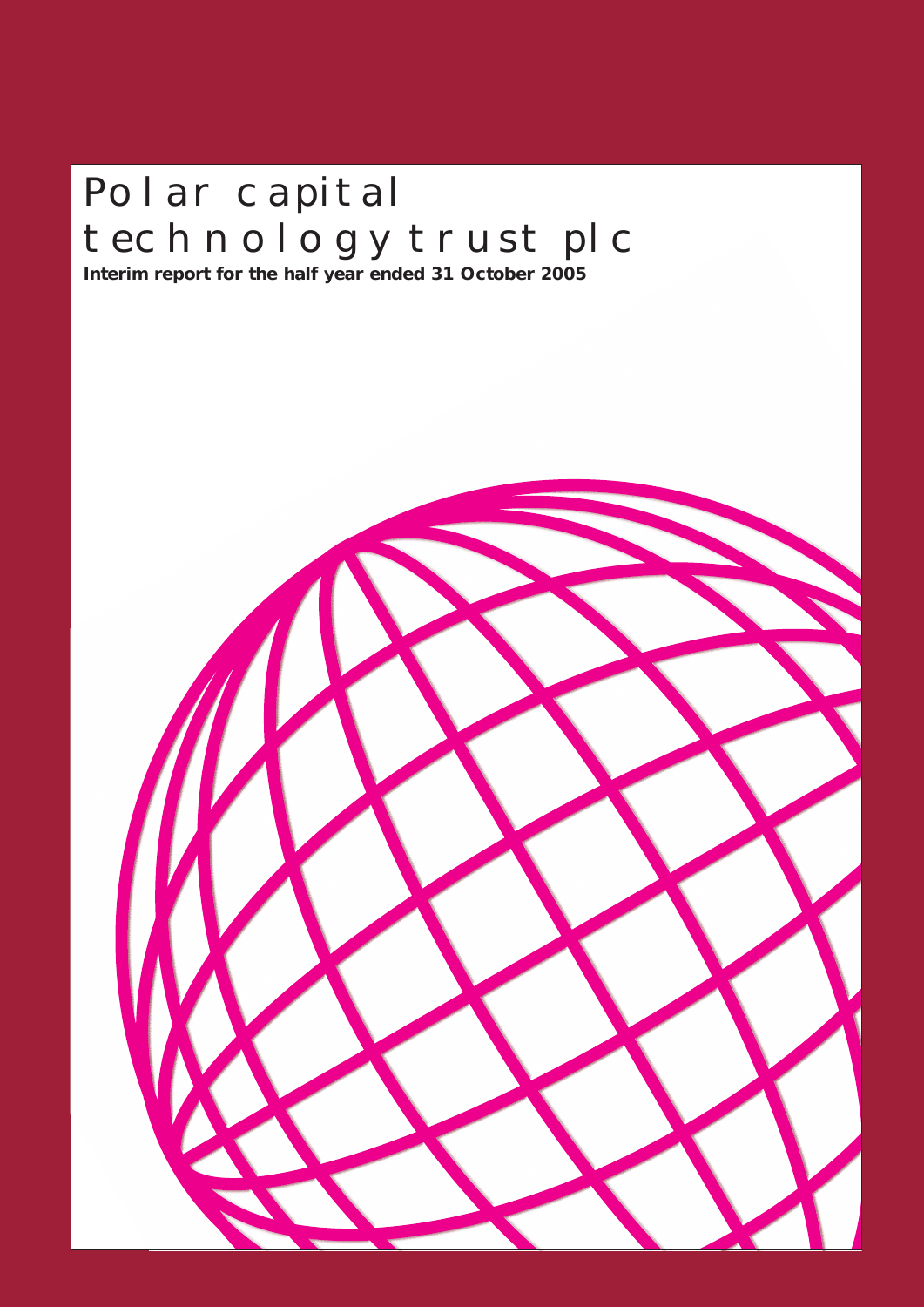# Polar Capital Technology Trust Plc – pROFILE

| <b>HISTORY</b> | Polar Capital Technology Trust PLC was launched on 16 December 1996 under the          |
|----------------|----------------------------------------------------------------------------------------|
|                | name Henderson Technology Trust PLC, with one warrant attached to every five shares.   |
|                | The original subscription price for each share was £1. In 2005, the shareholders voted |
|                | to continue the life of the Company and they will have in 2010 and every five years    |
|                | thereafter the right to approve, or otherwise, the continued existence of the Company. |
|                | On 30 September 2005 the warrants reached their final exercise date and were           |
|                | converted into ordinary shares of the Company.                                         |

**OBJECTIVE** The investment objective is to maximise capital growth for our shareholders through investing in a diversified portfolio of technology companies around the world.

**RATIONALE** Over the last two decades the technology industry has been one of the most vibrant, dynamic and rapidly growing segments of the global economy. Technology companies offer the potential for substantially faster earnings growth than the broad market, reflecting the long-term secular uptrend in technology spending.

**INVESTMENT** Stocks are selected for their potential for shareholder returns, not on the basis of **APPROACH** technology for its own sake. We believe in rigorous fundamental analysis and focus on:

- management quality
- the identification of new growth markets
- the globalisation of major technology trends and
- exploiting international valuation anomalies and sector volatility.

**MANAGEMENT** Polar Capital Partners Limited has been the appointed investment manager throughout the year. Mr. Brian Ashford-Russell, the appointed fund manager, has been responsible for the Company's portfolio since its launch and before that for the Company's predecessor, TR Technology PLC, throughout its life. Mr Ben Rogoff is the deputy fund manager and along with Mr Ashford-Russell directs a portfolio management team of four technology specialists.

> The Company pays both a basic management fee as well as a performance fee if performance is above a predetermined level. Details are published in the year end Annual Report and Accounts.

Information on the Company can be accessed at: www.polarcapitaltechnologytrust.co.uk and further shareholder information is given at the back of this report.

Investors should be aware that the value of the Company's shares may reflect the greater relative volatility of technology shares. Technology shares are subject to the risks of developing technologies, competitive pressures and other factors including the acceptance by business and consumers of new technologies. Many companies in the technology sector are smaller companies and are therefore also subject to the risks attendant on investing in smaller capitalisation businesses.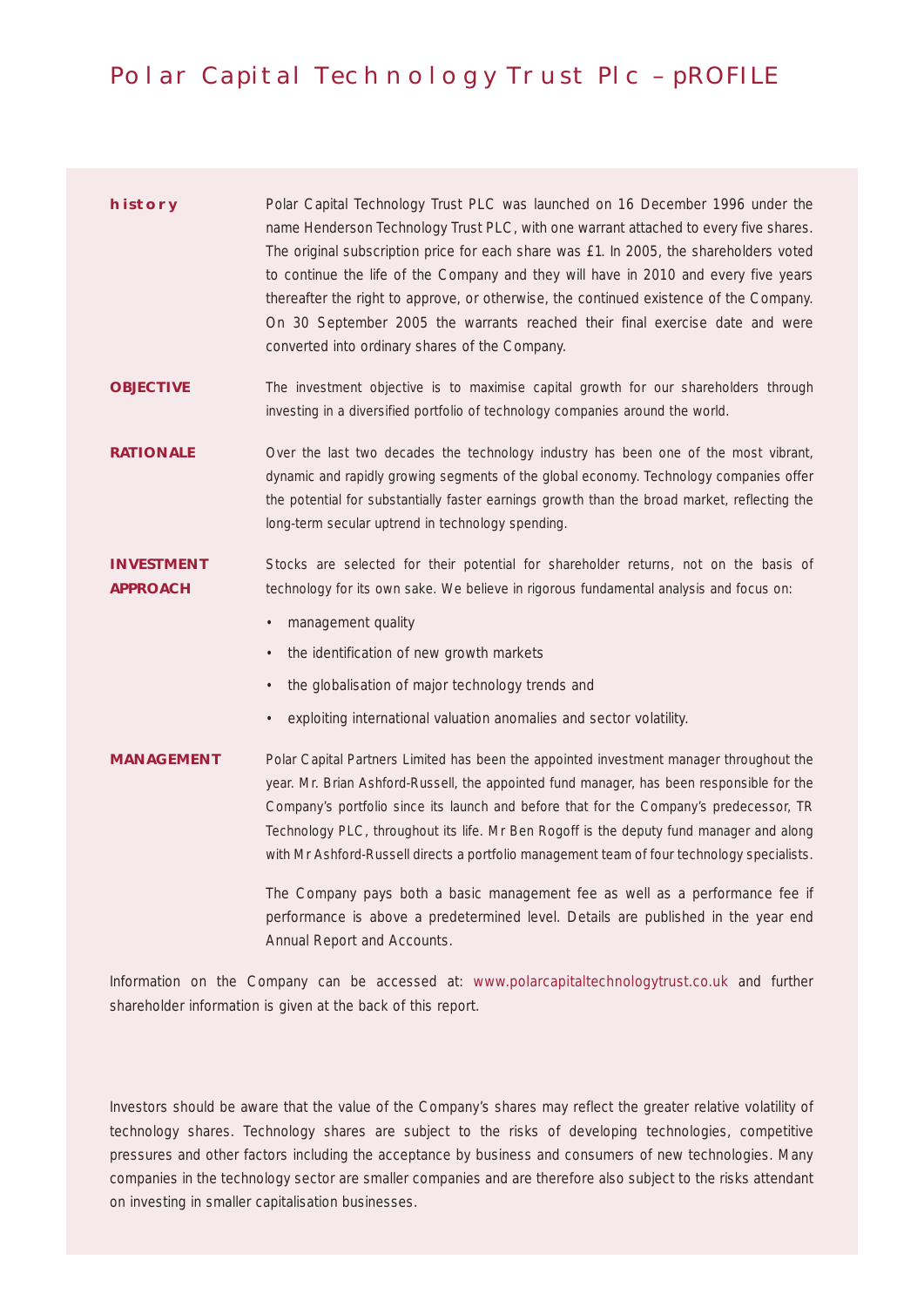# **HIGHLIGHTS**

| <b>FINANCIAL</b>                       | (Unaudited)<br>Half year ended<br>31 October 2005 | (Restated)<br>Year ended<br>30 April 2005 | Movement<br>$\%$ |
|----------------------------------------|---------------------------------------------------|-------------------------------------------|------------------|
| Net assets per ordinary share (note 1) | 217.78p                                           | 189.77p                                   | 14.8             |
| <b>Price per ordinary share</b>        | 202.50p                                           | 165.50p                                   | 22.4             |
| Total net assets (note 2)              | £292,344,000                                      | £236,439,000                              | 23.6             |
| Shares in issue                        | 134,238,821                                       | 115,320,162                               |                  |

### Note 1:

On 30 September 2005, all remaining warrants were exercised resulting in the issue of 19,195,659 new shares. The net assets per ordinary share at 31 October 2005 includes all these new shares. The net assets per ordinary share shown for 30 April 2005 is the diluted NAV which includes an adjustment to reflect a theoretical exercise of warrants and a further adjustment for IFRS.

The undiluted net assets per share at 30 April 2005 adjusted for IFRS is 205.03p.

#### Note 2:

The total net assets figures have been calculated in accordance with IFRS and the 30 April 2005 figure restated.

| <b>Benchmark</b><br>18.0<br><b>Technology Indices:</b><br>Dow Jones World Technology<br>9.5<br>18.1<br>13.9<br>Pacific SE (USA) Technology<br>22.9<br>MS Eurotec (based in US dollars)<br>8.0<br>16.6<br>FTSE Techmark 100<br>17.6<br>Tec Dax<br>13.8<br>13.9<br><b>Tokyo SE Electronics</b><br>13.1<br>10.0<br>DS Asia ex Japan Electronics<br>(3.7)<br>3.9<br><b>Market Indices:</b><br><b>FTSE World</b><br>16.7<br>5.3<br>S&P 500 Composite<br>13.6<br><b>FTSE All-Share</b><br>12.9<br>16.3<br>FTSE World Europe (ex UK)<br>Tokyo SE (Topix)<br>28.5<br>25.0<br>16.8<br>FTSE World Pacific Basin (ex Japan)<br><b>Exchange Rates</b><br>31 October 2005<br>30 April 2005<br>US\$ to £<br>1.7703<br>1.9099<br>Japanese Yen to £<br>206.07<br>200.38<br>Euro to £<br>1.4780<br>1.4794 | <b>INDEX CHANGES</b> over the half year to 31 October 2005<br>(Total Return) | Local<br>Currency<br>% | Sterling<br>Adjusted<br>% |
|------------------------------------------------------------------------------------------------------------------------------------------------------------------------------------------------------------------------------------------------------------------------------------------------------------------------------------------------------------------------------------------------------------------------------------------------------------------------------------------------------------------------------------------------------------------------------------------------------------------------------------------------------------------------------------------------------------------------------------------------------------------------------------------|------------------------------------------------------------------------------|------------------------|---------------------------|
|                                                                                                                                                                                                                                                                                                                                                                                                                                                                                                                                                                                                                                                                                                                                                                                          |                                                                              |                        |                           |
|                                                                                                                                                                                                                                                                                                                                                                                                                                                                                                                                                                                                                                                                                                                                                                                          |                                                                              |                        |                           |
|                                                                                                                                                                                                                                                                                                                                                                                                                                                                                                                                                                                                                                                                                                                                                                                          |                                                                              |                        |                           |
|                                                                                                                                                                                                                                                                                                                                                                                                                                                                                                                                                                                                                                                                                                                                                                                          |                                                                              |                        |                           |
|                                                                                                                                                                                                                                                                                                                                                                                                                                                                                                                                                                                                                                                                                                                                                                                          |                                                                              |                        |                           |
|                                                                                                                                                                                                                                                                                                                                                                                                                                                                                                                                                                                                                                                                                                                                                                                          |                                                                              |                        |                           |
|                                                                                                                                                                                                                                                                                                                                                                                                                                                                                                                                                                                                                                                                                                                                                                                          |                                                                              |                        |                           |
|                                                                                                                                                                                                                                                                                                                                                                                                                                                                                                                                                                                                                                                                                                                                                                                          |                                                                              |                        |                           |
|                                                                                                                                                                                                                                                                                                                                                                                                                                                                                                                                                                                                                                                                                                                                                                                          |                                                                              |                        |                           |
|                                                                                                                                                                                                                                                                                                                                                                                                                                                                                                                                                                                                                                                                                                                                                                                          |                                                                              |                        |                           |
|                                                                                                                                                                                                                                                                                                                                                                                                                                                                                                                                                                                                                                                                                                                                                                                          |                                                                              |                        |                           |
|                                                                                                                                                                                                                                                                                                                                                                                                                                                                                                                                                                                                                                                                                                                                                                                          |                                                                              |                        |                           |
|                                                                                                                                                                                                                                                                                                                                                                                                                                                                                                                                                                                                                                                                                                                                                                                          |                                                                              |                        |                           |
|                                                                                                                                                                                                                                                                                                                                                                                                                                                                                                                                                                                                                                                                                                                                                                                          |                                                                              |                        |                           |
|                                                                                                                                                                                                                                                                                                                                                                                                                                                                                                                                                                                                                                                                                                                                                                                          |                                                                              |                        |                           |
|                                                                                                                                                                                                                                                                                                                                                                                                                                                                                                                                                                                                                                                                                                                                                                                          |                                                                              |                        |                           |
|                                                                                                                                                                                                                                                                                                                                                                                                                                                                                                                                                                                                                                                                                                                                                                                          |                                                                              |                        |                           |
|                                                                                                                                                                                                                                                                                                                                                                                                                                                                                                                                                                                                                                                                                                                                                                                          |                                                                              |                        |                           |
|                                                                                                                                                                                                                                                                                                                                                                                                                                                                                                                                                                                                                                                                                                                                                                                          |                                                                              |                        |                           |
|                                                                                                                                                                                                                                                                                                                                                                                                                                                                                                                                                                                                                                                                                                                                                                                          |                                                                              |                        |                           |
|                                                                                                                                                                                                                                                                                                                                                                                                                                                                                                                                                                                                                                                                                                                                                                                          |                                                                              |                        |                           |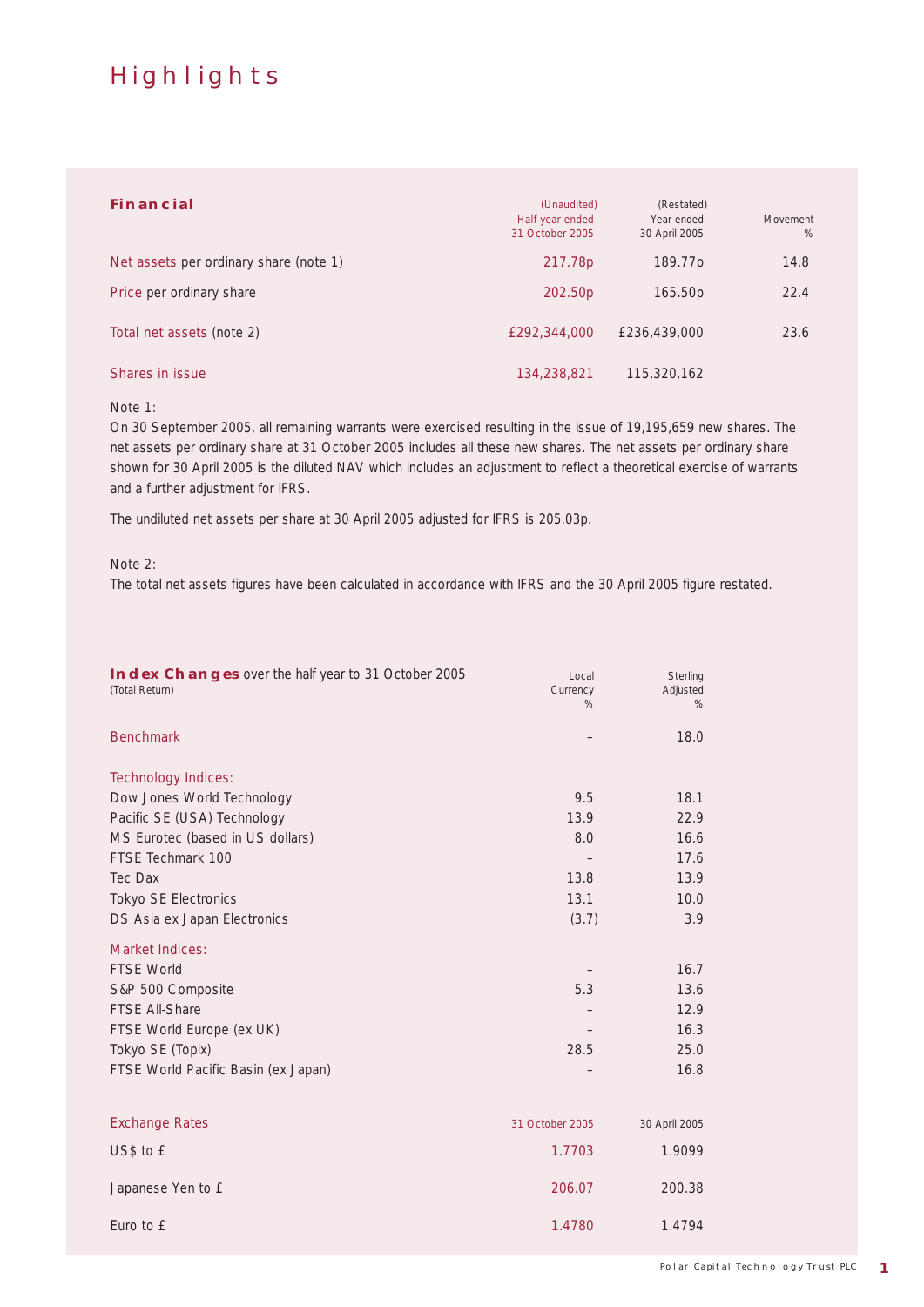# CHAIRMAN'S STATEMENT

After a difficult start to 2005, most stock markets sprang to life as we entered our new financial year. Notwithstanding a sharp sell-off in October, the Dow Jones World Technology Index rose by 9.5% over the half year in dollar terms and by 18.1% in sterling. Your company's net asset value per share rose by 14.8% to 217.8p from a diluted NAV per share of 189.8p at the year end. The shortfall against the index was partly the result of the dilutive effect of the warrants being exercised and also the consequence of the relatively high levels of cash held as we entered the new financial year.

The half year saw very marked contrasts in performance across the different regions. Japanese equities (as measured by the Topix Index) rose 25% while those in the USA struggled to beat cash returns. The American cyclical bull market looked somewhat weary over the summer. Although corporate earnings have continued to surprise on the upside, higher energy prices and the Federal Reserve's steady monetary tightening led to an erosion in consumer confidence. In contrast, Japanese consumer confidence has been building, given evidence of improving economic conditions, an end to price deflation and more constructive corporate and political policies. We have been bullish on Japan for some time and remain very positive about the longer term outlook while inclined to believe that the market may be a little ahead of itself in the short term. Sadly however, the Japanese bull market has – as we feared – left technology shares largely on the sidelines. In spite of the market's dramatic advance, Japanese technology shares lagged both their European and American counterparts over the half year.

Conditions in the technology industry have been, if not buoyant, then certainly robust. Earnings have generally exceeded consensus forecasts with operating margins particularly strong. The roll-out of

broadband communications has continued apace. Wireless handset growth has exceeded expectations and there have been signs of better demand in the IT services sector. However, both the PC and the consumer electronics sector have been subject to relentless price pressure with revenue growth lagging well behind volume growth. With the exception of the biotechnology sector, which performed outstandingly over the period, the key to performance has been stock rather than sector selection. There has also been evidence of a growing divergence in the fortunes of the new and old generations of technology companies and we expect the former to continue to outpace the latter.

During the half year our geographical asset allocation has varied only modestly. However, over the last few weeks, we have reduced our Japanese exposure and also our weightings in European smaller companies where we see some risk from valuations that fail to provide a sufficient discount for illiquidity. October's market sell-off has in one sense been welcome in that it has reduced investor complacency. Like the Fed, we will be watching very carefully to see if the recent increase in inflationary expectations feeds through to a rise in core inflation. We are quite optimistic that it will not but see the eventual consequence of the Fed's tightening as being a marked slowdown in real estate inflation in the USA and hence also in consumer spending. While we think it likely that a recession will be avoided, 2006 may see periods when recession fears rise and this could lead to increased volatility in equity markets. Technology shares are unlikely to be immune from any related turbulence. We expect 2006 to be a more challenging period for investors but remain optimistic thereafter we are more bullish about the prospects for a medium term recovery by the technology sector.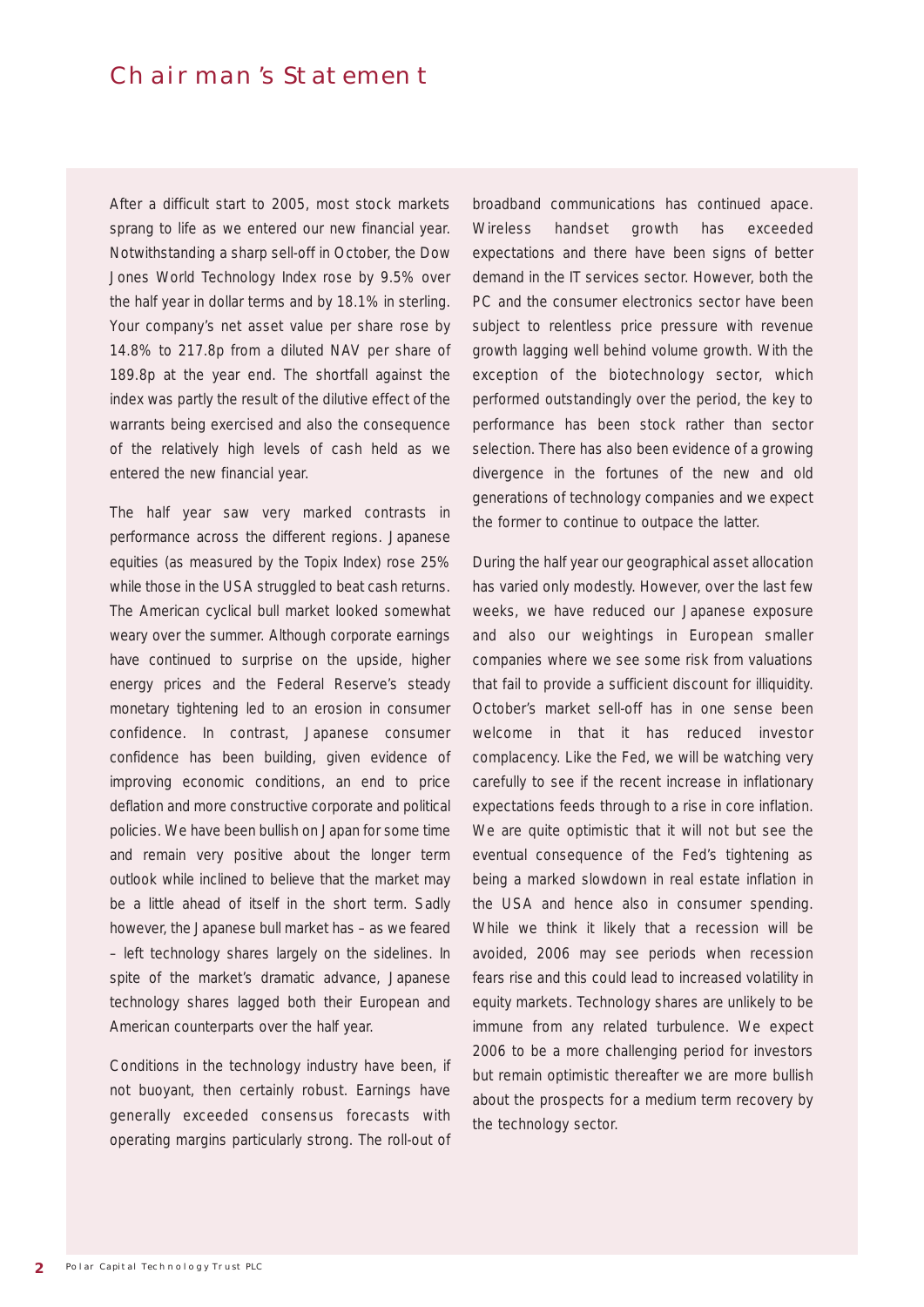There are two further items which require comment. The introduction of International Financial Reporting Standards ("IFRS") has brought both changes in the presentation of the financial information as well as numerous accounting changes. We have moved to these standards in common with all UK listed companies that produce consolidated accounts and as these are the standards which will be applied at our year end in 2006 they have also been used in this set of interims. In terms of presentation the Group Statement of Total Return has been replaced by the Consolidated Income Statement. This statement does not differentiate between income and capital but in line with the guidance from the Association of Investment Trusts Companies ("AITC") we have shown a split as previously. There are also other key changes under IFRS which impact investment companies, the move to classifying investments at "fair value through profit and loss" and the separation of certain transaction costs from the purchase price of the investments. The holding of investments at fair value through profit and loss requires them to be shown at bid or "selling" price rather than at midmarket prices as in the past. They are also described in the balance sheet as Investments held at Fair Value under the heading non-current assets rather than fixed assets as previously.

Transaction costs are now shown as a capital item under "Other administrative expenses" in the Consolidated Income Statement. These purchase costs (stamp duty and brokerage commission), were previously included in the book cost of an investment but are now a separate line entry in the Consolidated Income Statement. The adverse impact of moving to fair value on the total value of the portfolio is £798,000 while the separation of the transaction cost does not affect the portfolio value. The notes to the financial statements give full details and reconciliations of all these changes.

The second item is that Brian Ashford-Russell, our manager, will be taking a sabbatical leave of absence during the first quarter of 2006. Although he will be travelling, he will remain in regular contact. Ben Rogoff, our deputy manager, will be acting manager during this period, supported by Tim Woolley and the rest of the Polar Capital technology team. The Board is fully satisfied with these arrangements.

Richard Wakeling 9 December 2005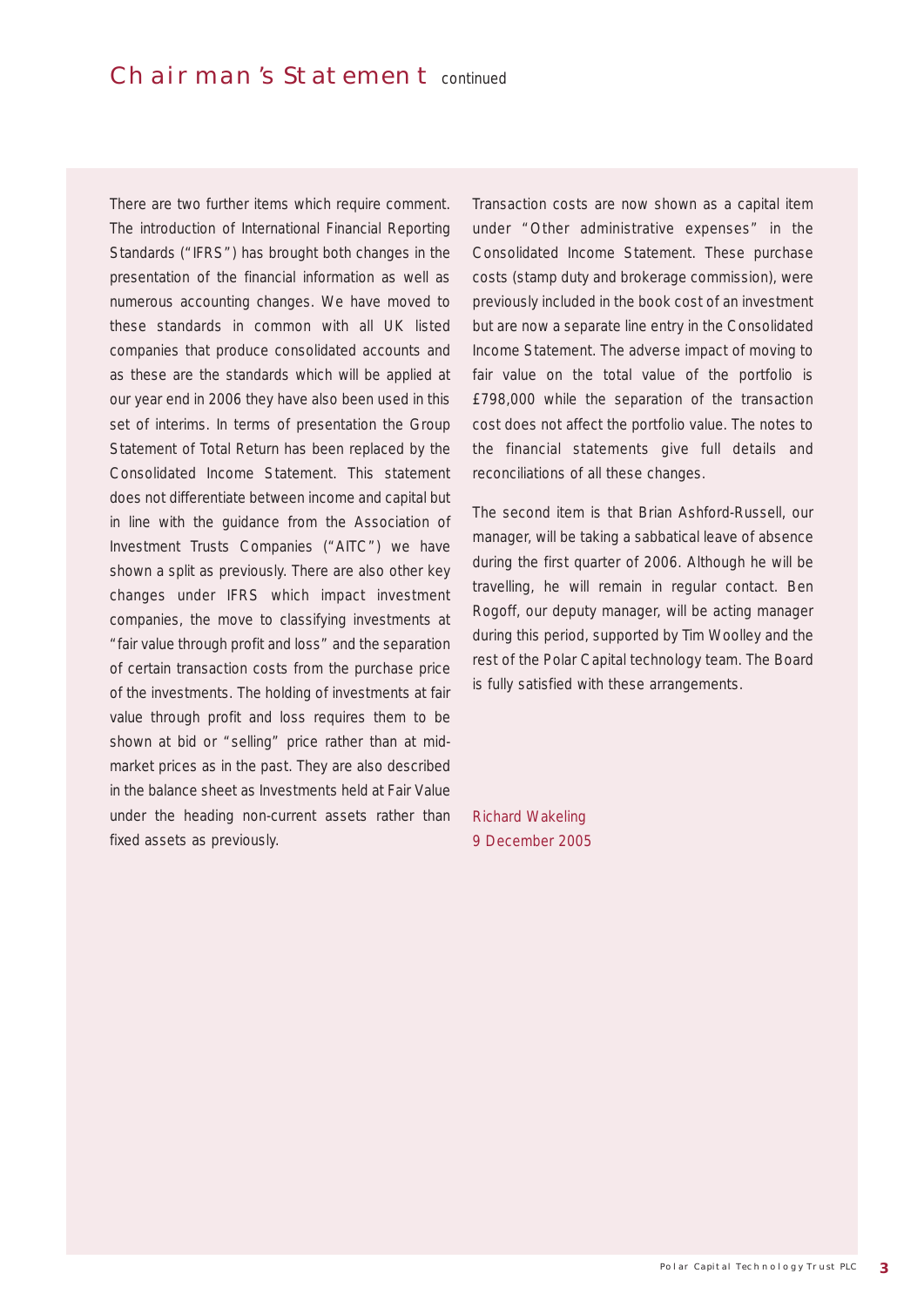# Portfolio analysis

# FUND DISTRIBUTION BY MARKET CAPITALISATION

at 31 October 2005



# classification of investments

at 31 October 2005

|                                                | North<br>America<br>$\%$ | Europe<br>$\%$ | Asia<br>$\%$ | <b>Total</b><br>31 October<br>2005<br>% | Total<br>30 April*<br>2005<br>$\%$ |
|------------------------------------------------|--------------------------|----------------|--------------|-----------------------------------------|------------------------------------|
| Computing                                      | 9.1                      | 1.9            | 1.1          | 12.1                                    | 10.8                               |
| <b>Components</b>                              | 11.4                     | 3.2            | 9.9          | 24.5                                    | 22.2                               |
| <b>Software</b>                                | 8.4                      | 6.6            | 1.8          | 16.8                                    | 18.3                               |
| <b>Services</b>                                | 1.6                      | 1.5            |              | 3.1                                     | 2.5                                |
| <b>Communications</b>                          | 3.3                      | 2.2            | 1.3          | 6.8                                     | 4.0                                |
| <b>Life Sciences</b>                           | 11.2                     | 3.2            | 0.5          | 14.9                                    | 12.6                               |
| Consumer, Media & Internet                     | 2.8                      | 1.7            | 2.0          | 6.5                                     | 6.6                                |
| <b>Other Technology</b>                        | 3.3                      | 1.5            | 1.9          | 6.7                                     | 5.8                                |
| <b>Unquoted Investments</b>                    |                          | 0.3            |              | 0.3                                     | 0.6                                |
| <b>EQUITY INVESTMENTS</b>                      | 51.1                     | 22.1           | 18.5         | 91.7                                    | 83.4                               |
| <b>Money Market Funds</b>                      |                          | 6.5            |              | 6.5                                     | 7.9                                |
| <b>Corporate Bonds</b>                         |                          |                |              |                                         | 0.7                                |
| <b>Forward Currency Contracts</b>              | (5.8)                    | 5.9            |              | 0.1                                     |                                    |
| <b>Net Current Assets</b>                      | 0.1                      | 8.6            | 8.0          | 16.7                                    | 26.7                               |
| Loans                                          |                          | -              | (15.0)       | (15.0)                                  | (18.7)                             |
| <b>OTHER NET ASSETS</b>                        | (5.7)                    | 21.0           | (7.0)        | 8.3                                     | 16.6                               |
| GRAND TOTAL (net assets of £292,344,000)       | 45.4                     | 43.1           | 11.5         | 100.0                                   |                                    |
| At 30 April 2005 (net assets of £236,439,000*) | 41.9                     | 44.4           | 13.7         |                                         | 100.0                              |

\*The net assets at 30 April 2005 and the 30 April 2005 classifications have been adjusted to reflect the impact of IFRS.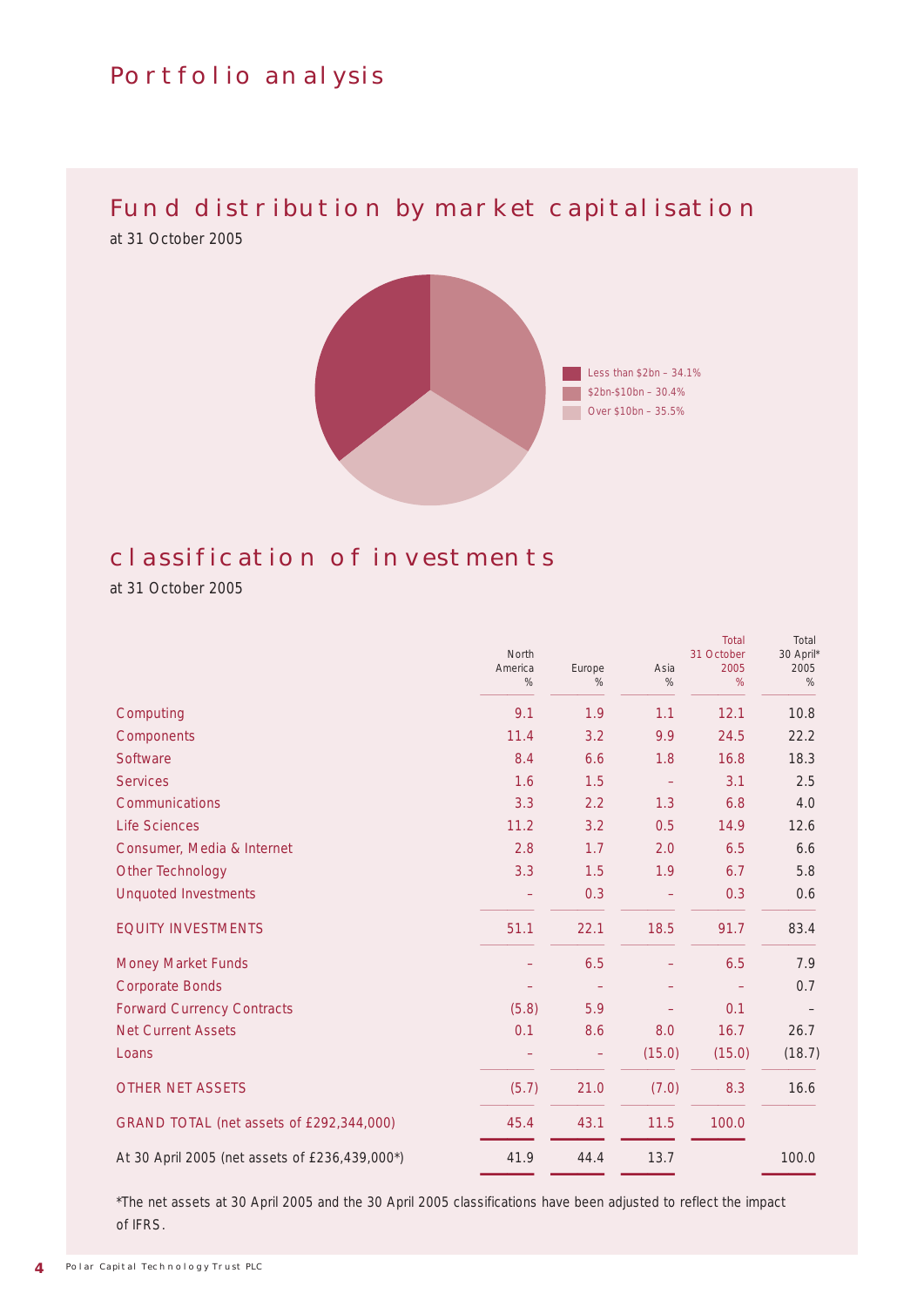# PORTFOLIO ANALYSIS continued

# EQUITY INVESTMENTS OVER 0.75%

 $\alpha$  of

of net assets at 31 October 2005

## **North America**

| £'000s |                                                  |                                      | net assets |
|--------|--------------------------------------------------|--------------------------------------|------------|
| 4,779  | Genentech                                        | Biotechnology                        | 1.6%       |
| 3,975  | Medtronic                                        | Medical technology                   | 1.4%       |
| 3,646  | Yahoo                                            | Internet advertising                 | 1.2%       |
| 3,484  | Genzyme<br>Transgenics                           | Biotechnology                        | 1.2%       |
| 3,412  | <b>KLA Tencor</b>                                | Semiconductor capital equipment 1.2% |            |
| 3,334  | Amgen                                            | Biotechnology                        | 1.1%       |
| 3,135  | <b>International Business</b><br><b>Machines</b> | <b>IT services</b>                   | 1.1%       |
| 3,134  | Network Appliance                                | Storage hardware                     | 1.1%       |
| 3,074  | <b>Apple Computers</b>                           | Computing                            | 1.1%       |
| 2,954  | Qualcomm                                         | Wireless technology                  | 1.0%       |
| 2,946  | Agilent Technologies                             | Test and measurement                 | 1.0%       |

| 88,727 | <b>Other investments</b>     |                                     | 30.3%                |
|--------|------------------------------|-------------------------------------|----------------------|
| 60,775 |                              | <b>Total investments over 0.75%</b> | 20.8%                |
| 2,226  | Corning                      | Telecom equipment                   | 0.8%                 |
| 2.394  | <b>CMP Sciences</b>          | <b>IT services</b>                  | 0.8%                 |
| 2,460  | Harris                       | Telecom equipment                   | 0.8%                 |
| 2,482  | Automatic Data<br>Processing | <b>IT services</b>                  | 0.8%                 |
| 2.489  | <b>Flectronic Arts</b>       | Gaming software                     | 0.8%                 |
| 2,495  | Autodesk                     | Design software                     | 0.9%                 |
| 2,537  | Lockheed Martin              | Aerospace/Defence                   | 0.9%                 |
| 2,904  | St Jude Medical              | Medical Technologies                | 1.0%                 |
| 2,915  | <b>DST Systems</b>           | <b>IT services</b>                  | 1.0%                 |
| f'000s |                              |                                     | $%$ of<br>net assets |

### **Europe**

| £'000s |                           |                                     | $%$ of<br>net assets |
|--------|---------------------------|-------------------------------------|----------------------|
| 3,187  | <b>Wincor Nixdorf</b>     | ATM/POS hardware                    | 1.1%                 |
| 2.998  | Fresenius<br>Medical Care | Renal care products & services 1.0% |                      |
| 2,871  | Sage                      | Payroll software                    | 1.0%                 |
| 2,761  | Aveva Group               | Software                            | 0.9%                 |

| £'000s |                                    |                    | $%$ of<br>net assets |
|--------|------------------------------------|--------------------|----------------------|
| 2.299  | Inmarsat                           | Satellite operator | 0.8%                 |
| 2.251  | Psion                              | Mobile computing   | 0.8%                 |
| 2.240  | Austriamicrosystems Semiconductors |                    | 0.8%                 |
| 18,607 | Total investments over 0.75%       |                    | 6.4%                 |
| 46,035 | <b>Other investments</b>           |                    | 15.7%                |
| 64.642 | <b>Total European investments</b>  |                    | 22.1%                |

# **Asia**

| £'000s |                       |                                        | $%$ of<br>net assets |
|--------|-----------------------|----------------------------------------|----------------------|
| 7,010  | Motech                | Solar cells                            | 2.4%                 |
| 3.982  | <b>JSR</b>            | <b>LCD</b> materials                   | 1.4%                 |
| 3.549  | Kuroda Electric       | Components                             | 1.2%                 |
| 3.524  | <b>Tokyo Electron</b> | Semiconductor capital equipment 1.2%   |                      |
| 3.265  | Konica Minolta        | Photographic supplies and<br>equipment | 1.1%                 |
| 3.252  | <b>LG Philips</b>     | LCD panels                             | 1.1%                 |

| 54.124 | <b>Total Asian investments</b>      |                       | 18.5%                |
|--------|-------------------------------------|-----------------------|----------------------|
| 17,615 | <b>Other investments</b>            |                       | 6.0%                 |
| 36,509 | <b>Total investments over 0.75%</b> |                       | 12.5%                |
| 2.740  | <b>CKD</b>                          | Factory automation    | 0.9%                 |
| 2.958  | Kumho Electric                      | <b>LCD</b> components | 1.0%                 |
| 3.093  | Aruze                               | Gaming equipment      | 1.1%                 |
| 3,136  | <b>Trend Micro</b>                  | Security software     | 1.1%                 |
| £'000s |                                     |                       | $%$ of<br>net assets |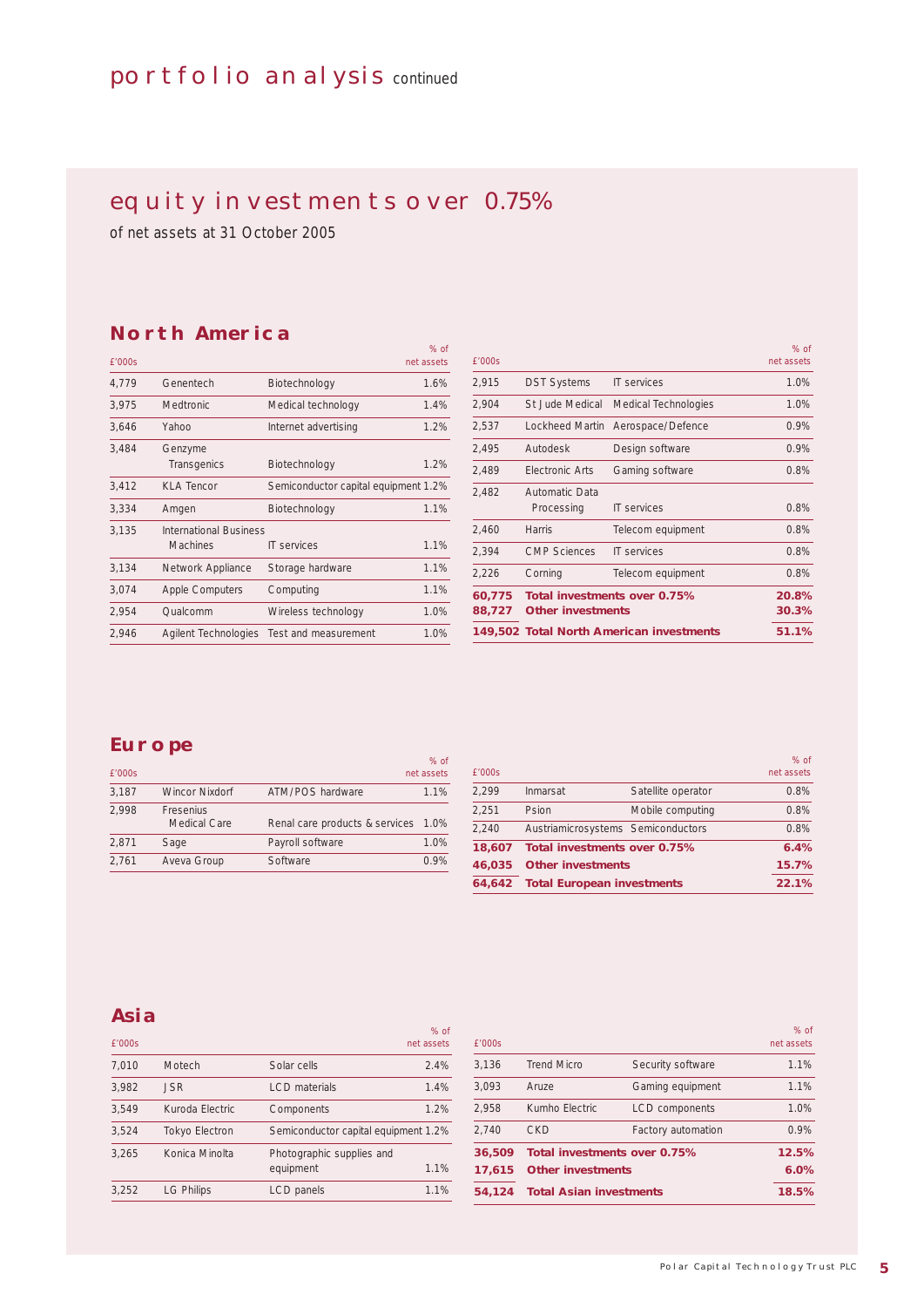# consolidated income statement

for the half year ended 31 October 2005

|                                                          | Revenue<br>£'000 | (Unaudited)<br>Half year ended<br>31 October 2005<br>Capital<br>£'000 | <b>Total</b><br>£'000 | Revenue<br>£'000 | (Unaudited)<br>Half year ended<br>31 October 2004<br>Capital<br>£'000 | Total<br>£'000 | Revenue<br>£'000 | (Audited)<br>Year ended<br>30 April 2005<br>Capital<br>£'000 | Total<br>£'000 |
|----------------------------------------------------------|------------------|-----------------------------------------------------------------------|-----------------------|------------------|-----------------------------------------------------------------------|----------------|------------------|--------------------------------------------------------------|----------------|
| Investment income                                        | 1,298            |                                                                       | 1,298                 | 1,120            |                                                                       | 1,120          | 2,501            |                                                              | 2,501          |
| Other operating income                                   | 400              |                                                                       | 400                   | 447              |                                                                       | 447            | 793              | $\overline{\phantom{0}}$                                     | 793            |
| Gain/(loss) on investments held<br>at fair value         |                  | 38,630                                                                | 38,630                |                  | (17, 180)                                                             | (17, 180)      |                  | (13, 778)                                                    | (13, 778)      |
| <b>Total income</b>                                      | 1,698            | 38,630                                                                | 40,328                | 1,567            | (17, 180)                                                             | (15,613)       | 3,294            | (13, 778)                                                    | (10, 484)      |
| <b>Expenses</b><br>Investment management fee             | (1,692)          |                                                                       | (1,692)               | (1, 559)         |                                                                       | (1, 559)       | (3, 224)         |                                                              | (3, 224)       |
| Other administrative expenses<br>(note 7)                | (433)            | (418)                                                                 | (851)                 | (377)            |                                                                       | (377)          | (609)            |                                                              | (609)          |
| Profit/(loss) before finance<br>costs and tax            | (427)            | 38,212                                                                | 37,785                | (369)            | (17, 180)                                                             | (17, 549)      | (539)            | (13, 778)                                                    | (14, 317)      |
| Finance costs                                            | (215)            |                                                                       | (215)                 | (278)            |                                                                       | (278)          | (501)            |                                                              | (501)          |
| Profit/(loss) before tax                                 | (642)            | 38,212                                                                | 37,570                | (647)            | (17, 180)                                                             | (17, 827)      | (1,040)          | (13, 778)                                                    | (14, 818)      |
| <b>Tax</b>                                               | (113)            |                                                                       | (113)                 | (64)             |                                                                       | (64)           | (154)            |                                                              | (154)          |
| Net profit/(loss) for the period                         | (755)            | 38,212                                                                | 37,457                | (711)            | (17, 180)                                                             | (17, 891)      | (1, 194)         | (13, 778)                                                    | (14, 972)      |
| Basic and diluted earnings per<br>ordinary share (pence) |                  |                                                                       | 31.83p                |                  |                                                                       | (13.01p)       |                  |                                                              | (11.42p)       |

The total column of this statement represents the Group's Income Statement, prepared in accordance with IFRS. The revenue return and capital return columns are supplementary to this and are prepared under guidance published by the Association of Investment Trust Companies. All items in the above statement derive from continuing operations.

All income is attributable to the equity holders of Polar Capital Technology Trust Plc. There are no minority interests.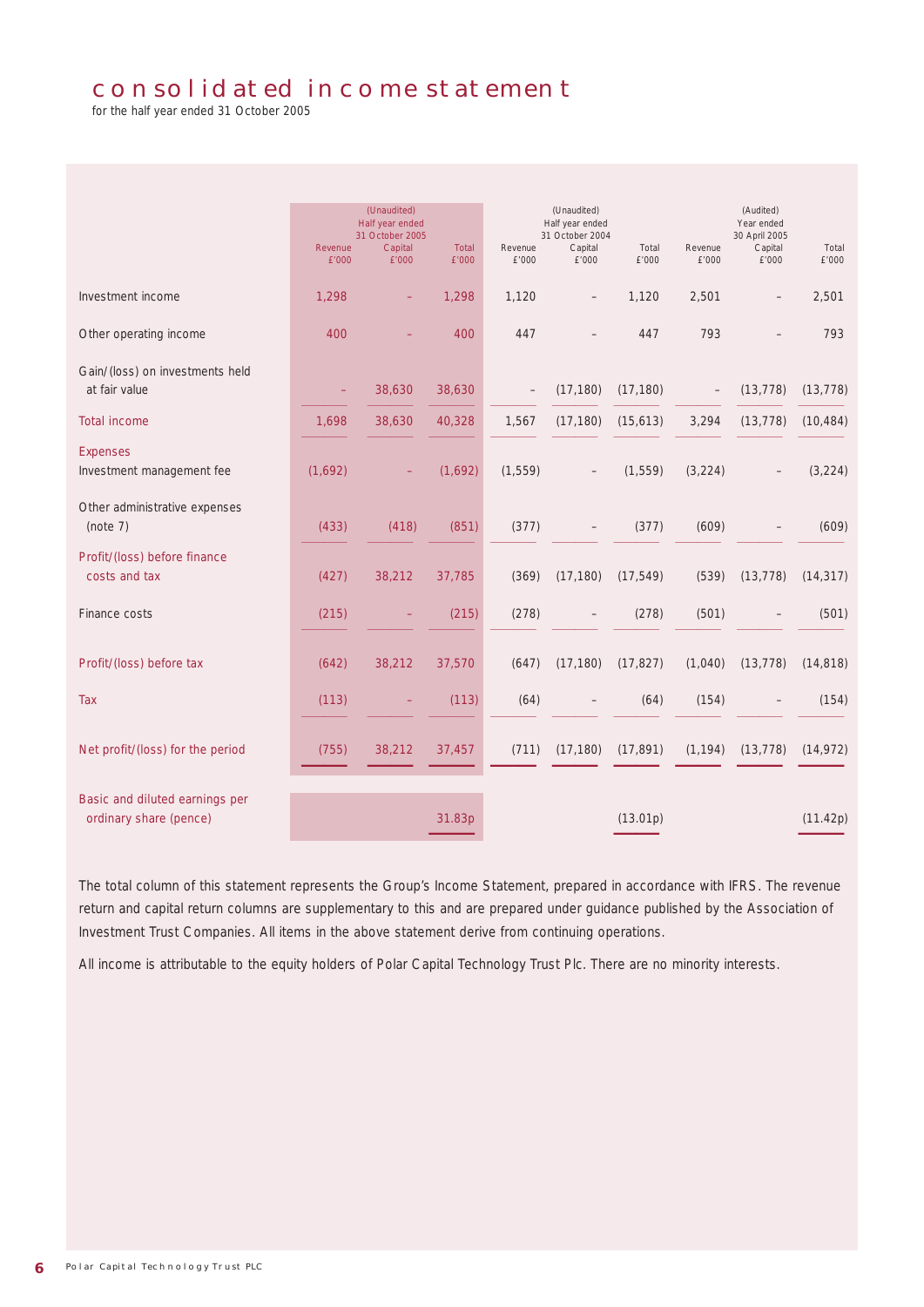# consolidated statement of changes in equity

for the half year ended 31 October 2005

|                                                 | (Unaudited)                     |                       |                                                                                                                                                                                                                                                                                                                                                                                    |         |                     |          |              |
|-------------------------------------------------|---------------------------------|-----------------------|------------------------------------------------------------------------------------------------------------------------------------------------------------------------------------------------------------------------------------------------------------------------------------------------------------------------------------------------------------------------------------|---------|---------------------|----------|--------------|
|                                                 | Half year ended 31 October 2005 |                       |                                                                                                                                                                                                                                                                                                                                                                                    |         |                     |          |              |
|                                                 | Ordinary<br>share               | Capital<br>redemption | <b>Share</b>                                                                                                                                                                                                                                                                                                                                                                       | Warrant | Warrant<br>exercise | Retained |              |
|                                                 | capital                         | reserve               | premium                                                                                                                                                                                                                                                                                                                                                                            | reserve | reserve             | earnings | <b>Total</b> |
|                                                 | £'000                           | f'000                 | £'000                                                                                                                                                                                                                                                                                                                                                                              | £'000   | £'000               | £'000    | £'000        |
| Balance at 30 April 2005 as previously reported | 28,830                          | 9.145                 | 90.134                                                                                                                                                                                                                                                                                                                                                                             | 6,179   | 1.483               | 101.466  | 237,237      |
| Effect of transition to IFRS; revaluation of    |                                 |                       |                                                                                                                                                                                                                                                                                                                                                                                    |         |                     |          |              |
| investments at 1 May 2005 to fair value         |                                 |                       |                                                                                                                                                                                                                                                                                                                                                                                    |         |                     | (798)    | (798)        |
|                                                 |                                 |                       |                                                                                                                                                                                                                                                                                                                                                                                    |         |                     |          |              |
| Opening balance at 1 May 2005 under IFRS        | 28,830                          | 9.145                 | 90.134                                                                                                                                                                                                                                                                                                                                                                             | 6,179   | 1.483               | 100.668  | 236,439      |
| Profit for the period                           |                                 |                       |                                                                                                                                                                                                                                                                                                                                                                                    |         | $\qquad \qquad -$   | 37.457   | 37,457       |
| Exercise of warrants for ordinary shares        | 4,799                           | $\qquad \qquad -$     | 14,397                                                                                                                                                                                                                                                                                                                                                                             | (6,053) | 6,053               | -        | 19,196       |
| Repurchase of warrants                          |                                 |                       | $\hspace{1.0cm} \hspace{1.0cm} \hspace{1.0cm} \hspace{1.0cm} \hspace{1.0cm} \hspace{1.0cm} \hspace{1.0cm} \hspace{1.0cm} \hspace{1.0cm} \hspace{1.0cm} \hspace{1.0cm} \hspace{1.0cm} \hspace{1.0cm} \hspace{1.0cm} \hspace{1.0cm} \hspace{1.0cm} \hspace{1.0cm} \hspace{1.0cm} \hspace{1.0cm} \hspace{1.0cm} \hspace{1.0cm} \hspace{1.0cm} \hspace{1.0cm} \hspace{1.0cm} \hspace{$ | (126)   | $\qquad \qquad -$   | (150)    | (276)        |
| Shares bought back for cancellation             | (69)                            | 69                    |                                                                                                                                                                                                                                                                                                                                                                                    |         | $\qquad \qquad -$   | (472)    | (472)        |
|                                                 |                                 |                       |                                                                                                                                                                                                                                                                                                                                                                                    |         |                     |          |              |
| Balance at 31 October 2005                      | 33,560                          | 9,214                 | 104,531                                                                                                                                                                                                                                                                                                                                                                            | -       | 7,536               | 137,503  | 292,344      |
|                                                 |                                 |                       |                                                                                                                                                                                                                                                                                                                                                                                    |         |                     |          |              |

|                                          | Ordinary<br>share<br>capital<br>£'000 | Capital<br>redemption<br>reserve<br>£'000 | (Unaudited)<br>Half year ended 31 October 2004<br>Warrant<br>Share<br>Warrant<br>exercise<br>Retained<br>earnings<br>premium<br>reserve<br>reserve<br>£'000<br>E'000<br>£'000<br>£'000 |       |                   |                   | Total<br>£'000 |
|------------------------------------------|---------------------------------------|-------------------------------------------|----------------------------------------------------------------------------------------------------------------------------------------------------------------------------------------|-------|-------------------|-------------------|----------------|
| Balance at 30 April 2004                 | 36,832                                | 713                                       | 88,842                                                                                                                                                                                 | 7,147 | 940               | 172.162           | 306.636        |
| Loss for the period                      |                                       |                                           |                                                                                                                                                                                        |       | $\qquad \qquad -$ | (17, 891)         | (17, 891)      |
| Exercise of warrants for ordinary shares | 430                                   | $\overline{\phantom{m}}$                  | 1,292                                                                                                                                                                                  | (543) | 543               | $\qquad \qquad -$ | 1,722          |
| Repurchase of warrants                   |                                       |                                           | -                                                                                                                                                                                      | (173) | -                 | (115)             | (288)          |
| Shares bought back for cancellation      | (4,673)                               | 4,673                                     |                                                                                                                                                                                        |       | $\qquad \qquad -$ | (28.967)          | (28, 967)      |
| Balance at 31 October 2004               | 32,589                                | 5,386                                     | 90.134                                                                                                                                                                                 | 6,431 | 1,483             | 125,189           | 261,212        |

|                                          | (Audited)<br>Year ended 30 April 2005 |                                           |                           |                             |                                         |                               |                |
|------------------------------------------|---------------------------------------|-------------------------------------------|---------------------------|-----------------------------|-----------------------------------------|-------------------------------|----------------|
|                                          | Ordinary<br>share<br>capital<br>£'000 | Capital<br>redemption<br>reserve<br>£'000 | Share<br>premium<br>E'000 | Warrant<br>reserve<br>£'000 | Warrant<br>exercise<br>reserve<br>£'000 | Retained<br>earnings<br>£'000 | Total<br>£'000 |
| Balance at 30 April 2004                 | 36,832                                | 713                                       | 88,842                    | 7,147                       | 940                                     | 172.162                       | 306,636        |
| Loss for the year                        | $\overline{\phantom{0}}$              |                                           |                           |                             | $\qquad \qquad -$                       | (14, 972)                     | (14, 972)      |
| Exercise of warrants for ordinary shares | 430                                   | -                                         | .292                      | (543)                       | 543                                     | $\overline{\phantom{m}}$      | 1.722          |
| Repurchase of warrants                   |                                       |                                           | $\qquad \qquad -$         | (425)                       | $\qquad \qquad -$                       | (438)                         | (863)          |
| Shares bought back for cancellation      | (8, 432)                              | 8,432                                     |                           |                             | $\overline{\phantom{m}}$                | (55, 286)                     | (55, 286)      |
| Balance at 30 April 2005                 | 28,830                                | 9,145                                     | 90.134                    | 6,179                       | 1,483                                   | 101,466                       | 237,237        |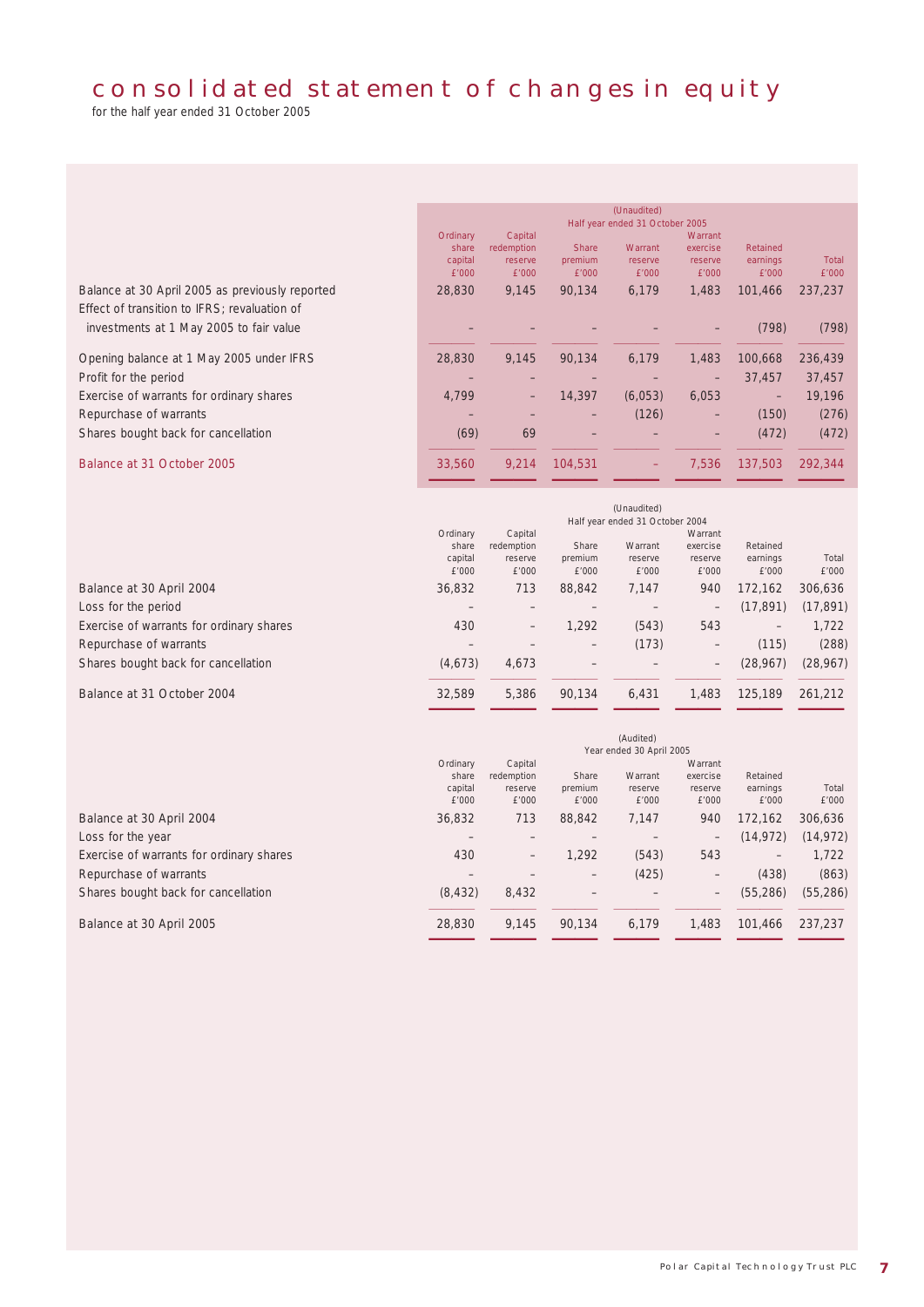# consolidated balance sheet

at 31 October 2005

|                                                         | Group<br><b>Interim</b><br>31 October 2005<br>£'000 | (Unaudited)<br>Company<br><b>Interim</b><br>31 October 2005<br>£'000 | Group<br>Interim<br>31 October 2004<br>£'000 | (Unaudited)<br>Company<br>Interim<br>31 October 2004<br>£'000 |           | (Audited)<br>Company<br>Year End<br>30 April 2005<br>£'000 |
|---------------------------------------------------------|-----------------------------------------------------|----------------------------------------------------------------------|----------------------------------------------|---------------------------------------------------------------|-----------|------------------------------------------------------------|
| Non current assets                                      |                                                     |                                                                      |                                              |                                                               |           |                                                            |
| Investments held at fair value                          | 287,283                                             | 290,778                                                              | 273,367                                      | 276,635                                                       | 218,738   | 222,128                                                    |
|                                                         |                                                     |                                                                      |                                              |                                                               |           |                                                            |
| <b>Current assets</b>                                   |                                                     |                                                                      |                                              |                                                               |           |                                                            |
| Investments                                             | 1,648                                               |                                                                      | 1,596                                        |                                                               | 1,603     |                                                            |
| Other receivables                                       |                                                     |                                                                      |                                              |                                                               | 29,408    |                                                            |
|                                                         | 24,297                                              | 27,404                                                               | 42,868                                       | 45,876                                                        |           | 32,464                                                     |
| Cash and cash equivalents                               | 51,558                                              | 46,604                                                               | 31,852                                       | 27,172                                                        | 58,222    | 53,379                                                     |
|                                                         | 77,503                                              | 74,008                                                               | 76,316                                       | 73,048                                                        | 89,233    | 85,843                                                     |
| <b>Total assets</b>                                     | 364,786                                             | 364,786                                                              | 349,683                                      | 349,683                                                       | 307,971   | 307,971                                                    |
| <b>Current liabilities (amounts falling</b>             |                                                     |                                                                      |                                              |                                                               |           |                                                            |
| due within one year)                                    |                                                     |                                                                      |                                              |                                                               |           |                                                            |
|                                                         | (48, 178)                                           | (48, 178)                                                            | (67, 862)                                    | (67, 862)                                                     | (40, 242) | (40, 242)                                                  |
| Total assets less current liabilities                   | 316,608                                             | 316,608                                                              | 281,821                                      | 281,821                                                       | 267,729   | 267,729                                                    |
| Non current liabilities (amounts falling                |                                                     |                                                                      |                                              |                                                               |           |                                                            |
| due after more than one year)                           | (24, 264)                                           | (24, 264)                                                            | (20,609)                                     | (20,609)                                                      | (30, 492) | (30, 492)                                                  |
| <b>Net assets</b>                                       | 292,344                                             | 292,344                                                              | 261,212                                      | 261,212                                                       | 237,237   | 237,237                                                    |
|                                                         |                                                     |                                                                      |                                              |                                                               |           |                                                            |
| <b>Equity</b>                                           |                                                     |                                                                      |                                              |                                                               |           |                                                            |
| Ordinary share capital                                  | 33,560                                              | 33,560                                                               | 32,589                                       | 32,589                                                        | 28,830    | 28,830                                                     |
| Capital redemption reserve                              | 9,214                                               | 9,214                                                                | 5,386                                        | 5,386                                                         | 9,145     | 9,145                                                      |
| Share premium                                           | 104,531                                             | 104,531                                                              | 90,134                                       | 90,134                                                        | 90,134    | 90,134                                                     |
| Warrant reserve                                         |                                                     |                                                                      | 6,431                                        | 6,431                                                         | 6,179     | 6,179                                                      |
| Warrant exercise reserve                                | 7,536                                               | 7,536                                                                | 1,483                                        | 1,483                                                         | 1,483     | 1,483                                                      |
| Retained earnings (note 1)                              | 137,503                                             | 137,503                                                              | 125,189                                      | 125,189                                                       | 101,466   | 101,466                                                    |
|                                                         |                                                     |                                                                      |                                              |                                                               |           |                                                            |
| Total equity attributable to equity shareholders        | 292,344                                             | 292,344                                                              | 261,212                                      | 261,212                                                       | 237,237   | 237,237                                                    |
|                                                         |                                                     |                                                                      |                                              |                                                               |           |                                                            |
|                                                         |                                                     |                                                                      |                                              |                                                               |           |                                                            |
| Basic and diluted net asset value per<br>ordinary share | 217.78p                                             | 217.78p                                                              | 200.38p                                      | 200.38p                                                       | 205.72p   | 205.72p                                                    |
|                                                         |                                                     |                                                                      |                                              |                                                               |           |                                                            |

Note 1: Retained earnings comprise other capital reserves and the revenue reserve.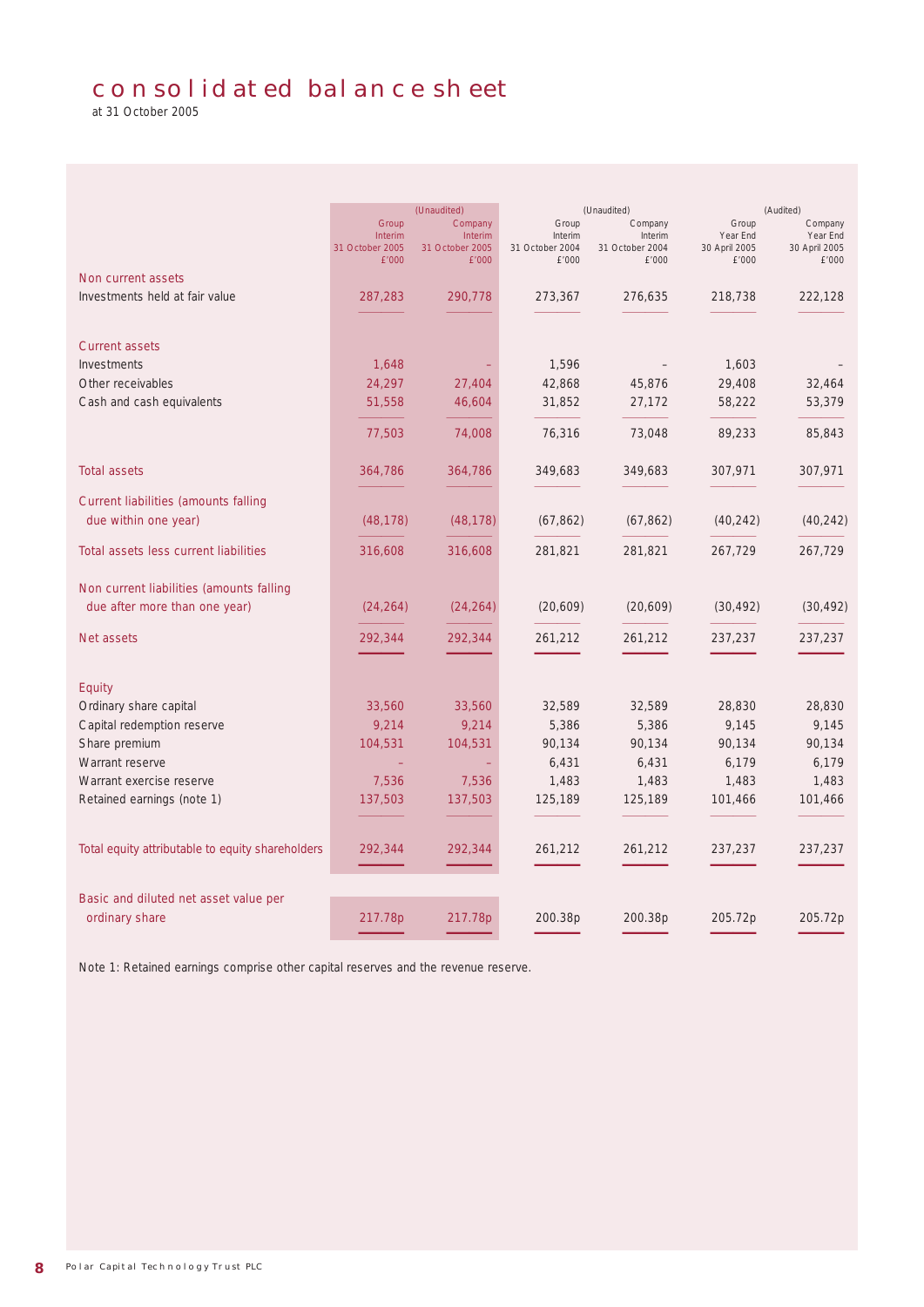# consolidated Cash flow statement

for the half year ended 31 October 2005

| Cash flows from operating activities                     | (Unaudited)<br>Half year ended 31 October 2005<br>£'000<br>£'000 | (Unaudited)<br>Half year ended 31 October 2004<br>£'000<br>£'000 |  |  |
|----------------------------------------------------------|------------------------------------------------------------------|------------------------------------------------------------------|--|--|
| Profit/(loss) before tax                                 | 37,570                                                           | (17, 827)                                                        |  |  |
| Adjustments for:<br>Increase in investments              | (69, 387)                                                        | (716)                                                            |  |  |
| Decrease/(increase) in receivables                       | 5,018                                                            | (8, 182)                                                         |  |  |
| Increase in payables                                     | 2,345                                                            | 11,681                                                           |  |  |
| Finance costs                                            | 215                                                              | 278                                                              |  |  |
|                                                          |                                                                  |                                                                  |  |  |
|                                                          | (61, 809)                                                        | 3,061                                                            |  |  |
| Net cash from operating activities before tax            | (24, 239)                                                        | (14, 766)                                                        |  |  |
| Taxation paid                                            | (117)                                                            | (89)                                                             |  |  |
| Net cash from operating activities                       | (24, 356)                                                        | (14, 855)                                                        |  |  |
| Cash flows from/(used in) financing activities           |                                                                  |                                                                  |  |  |
| Exercise of warrants                                     | 19,196                                                           | 1,722                                                            |  |  |
| Repurchase of warrants                                   | (276)                                                            | (288)                                                            |  |  |
| Cost of shares repurchased                               | (472)                                                            | (28, 967)                                                        |  |  |
| Loans taken out                                          | (25, 101)                                                        |                                                                  |  |  |
| Loans matured<br>Finance costs                           | 24,399<br>(214)                                                  | (276)                                                            |  |  |
|                                                          |                                                                  |                                                                  |  |  |
| Net cash from financing activities                       | 17,532                                                           | (27, 809)                                                        |  |  |
| Net decrease in cash and cash equivalents                | (6,824)                                                          | (42, 664)                                                        |  |  |
| Cash and cash equivalents at the beginning of the period | 58,222                                                           | 74,254                                                           |  |  |
| Effect of foreign exchange rate changes                  | 160                                                              | 262                                                              |  |  |
| Cash and cash equivalents at the end of the period       | 51,558                                                           | 31,852                                                           |  |  |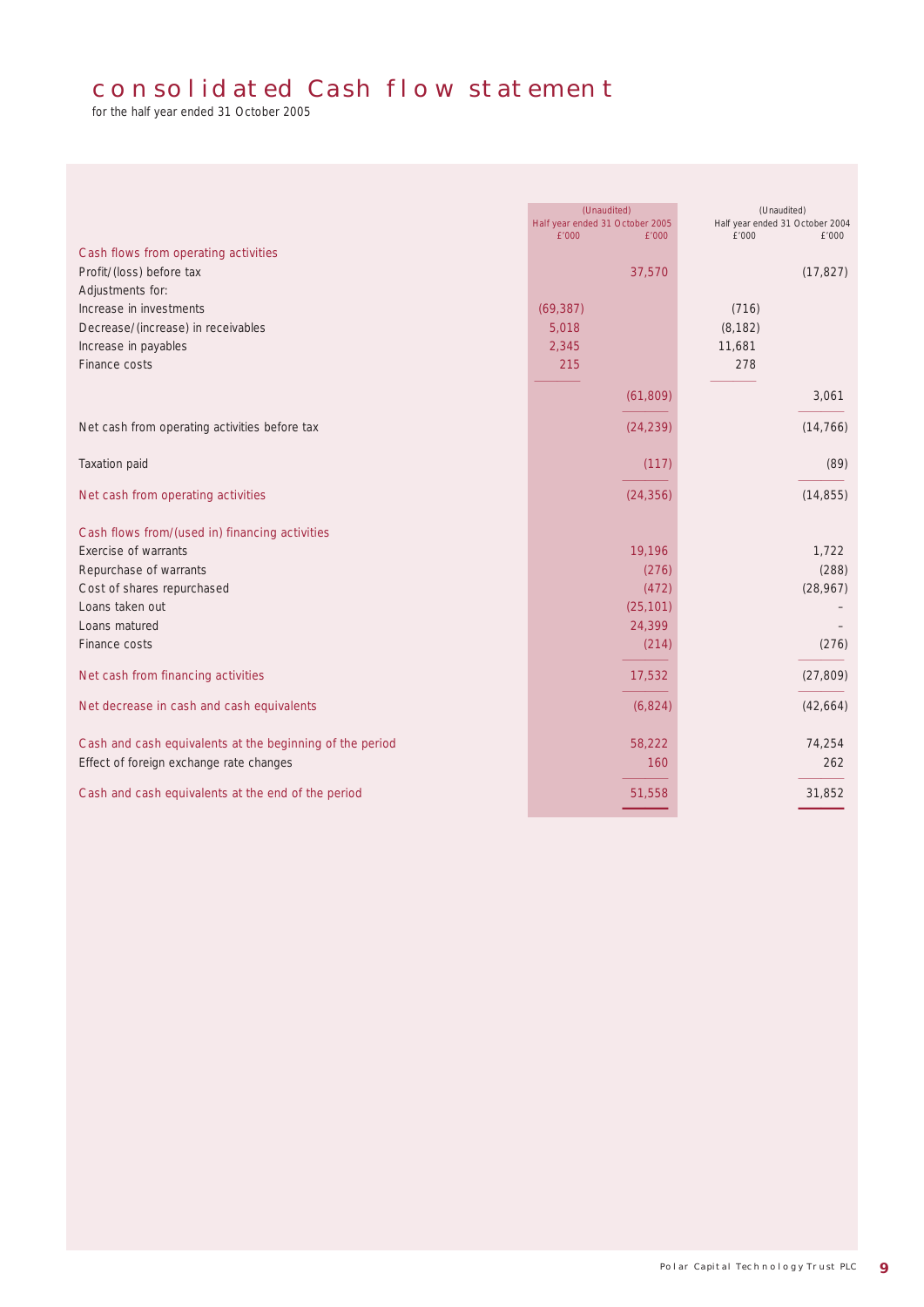# **NOTES**

#### 1. General information

The consolidated accounts comprise the unaudited results for Polar Capital Technology Trust Plc and its subsidiary PCT Finance Limited for the six months to 31 October 2005. Both Polar Capital Technology Trust Plc and PCT Finance Ltd are registered and domiciled in England. The board approved the accounts on 9 December 2005.

The unaudited accounts to 31 October 2005 have been prepared using the accounting policies expected to be used in the Group's annual accounts to 30 April 2006. These accounting policies will be based on International Financial Reporting Standards ("IFRS") and comprise standards and interpretations approved by the International Accounting Standards Board ("IASB") together with interpretations of the International Accounting Standards and Standing Interpretations Committee approved by the International Accounting Standards Committee ("IASC") that remain in effect, to the extent that IFRS has been adopted by the European Union. Due to the continuing work of the IASB and possible amendments to the interpretative guidance, the Group's accounting policies and consequently the information presented, may change prior to the publication of the Group's first annual accounts under IFRS.

The results for the six months ended 31 October 2005 are the Group's first unaudited results under IFRS and do not constitute statutory accounts as defined in section 240 of the Companies Act 1985. Full statutory accounts for the year ended 30 April 2005, prepared under UK GAAP, including the report of the auditors which was unqualified and did not contain a statement under either section 237(2) or 237(3) of the Companies Act 1985 have been delivered to the Registrar of Companies.

When preparing the accounts to 31 October 2005, certain accounting and valuation methods previously applied under UK GAAP have been amended to comply with IFRS as follows:

Investments are valued at fair value rather than mid-market value. Book cost of investments excludes transaction costs on purchases.

These amendments represent a change in accounting policy.

#### 2. Accounting Polices

#### (a) Basis of accounting

The accounts of the Group have been prepared in accordance with IFRS. The date of transition to IFRS is 1 May 2005.

As permitted by Paragraph 36A of IFRS1 – First-time Adoption of International Accounting Standards, the comparative information has not been restated to comply with IAS39 – Financial Instruments: Recognition and Measurement, however the effect of the adjustments that would be required for the comparatives to comply are set out in note 8.

The accounts have been prepared on the historical cost basis of accounting, modified to include the revaluation of investments at fair value and in accordance with the accounting policies set out below. All of the Group's operations are of a continuing nature.

Where presentational guidance set out in the Statement of Recommended Practice: Financial Statements of Investment Trust Companies ("the SORP") issued by the AITC in January 2003 is consistent with the requirements of IFRS, the directors have sought to prepare the financial statements on a basis compliant with the recommendations of the SORP.

#### (b) Basis of consolidation

The Group accounts consolidate the accounts of the Company and entities controlled by the Company (its wholly owned subsidiary undertaking, PCT Finance Limited) made up to 30 April and 31 October each year. Control is achieved where the Company has the power to govern the financial and operating policies of an investee entity as to obtain benefits from its activities. All intra-group transactions, balances, income and expenses are eliminated on consolidation.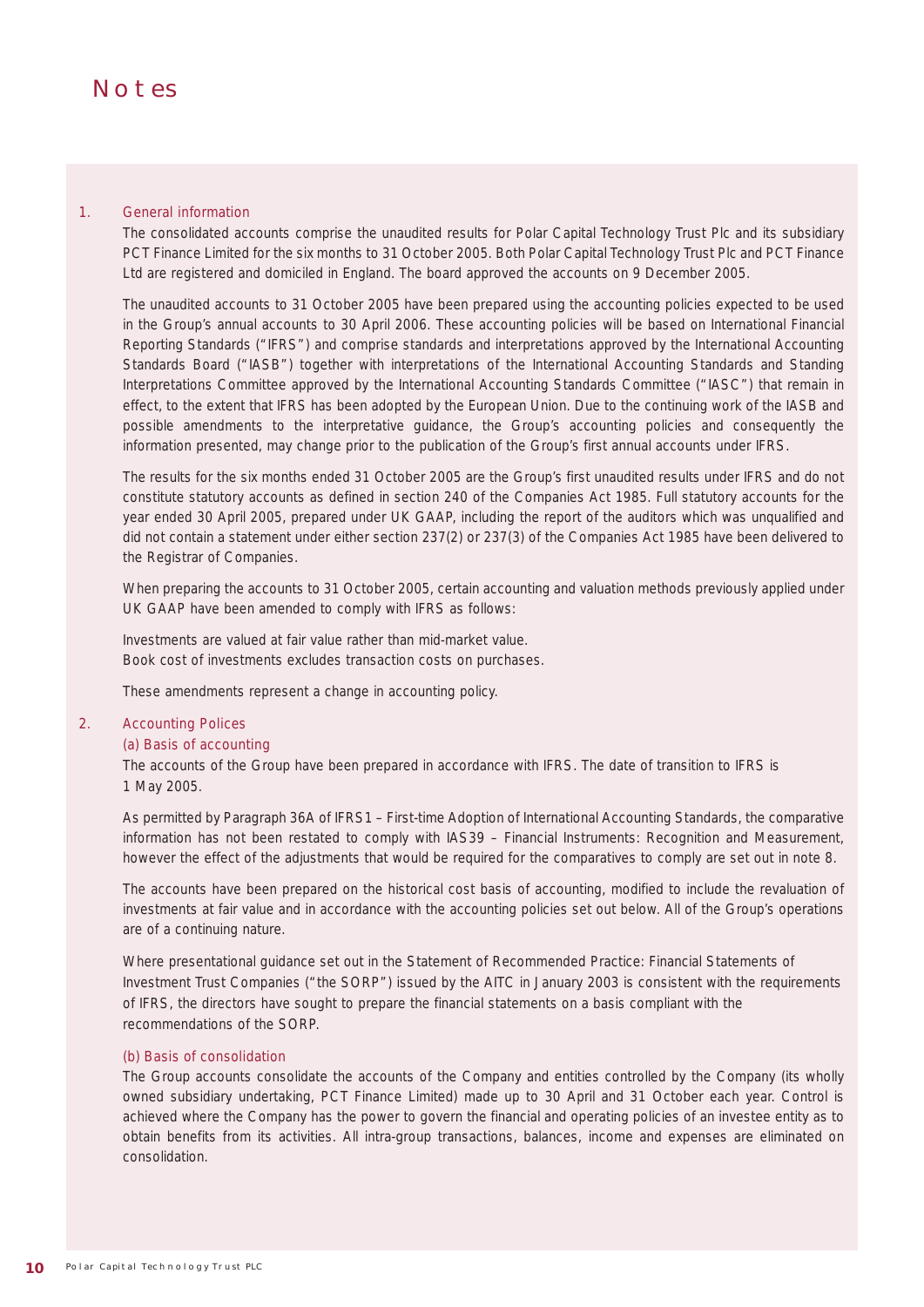

#### (c) Presentation of Income Statement

In order to better reflect the activities of an investment trust company, and in accordance with the guidance issued by the AITC, supplementary information which analyses the Consolidated Income Statement between items of a revenue and capital nature has been presented alongside the Consolidated Income Statement.

In accordance with the Company's status as a UK investment company under section 266 of the Companies Act 1985, net capital returns may not be distributed by way of dividend. Additionally, the net revenue is the measure the directors believe appropriate in assessing the Group's compliance with certain requirements set out in section 842 of the Income and Corporation Taxes Act 1988.

#### (d) Income

Dividends receivable from equity shares are taken to the revenue column of the Consolidated Income Statement on an ex-dividend basis.

Special dividends are recognised on an ex-dividend basis and may be considered to be capital items. The facts and circumstances are considered on a case by case basis before a conclusion on appropriate allocation is reached.

Where the Company has received dividends in the form of additional shares rather than in cash, the amount of the cash dividend foregone is recognised as income. Any excess in the value of the shares received over the amount of the cash dividend foregone is recognised as capital.

The fixed returns on debt securities and non-equity shares are recognised under the effective interest rate method. Bank interest and other income receivable are accounted for on an accruals basis.

The dealing profits of the subsidiary undertaking, representing realised gains and losses on the sale of current asset investments, are dealt with in the Consolidated Income Statement as a revenue item.

#### (e) Expenses and interest payable

All expenses, including the management fee and interest payable are accounted for on an accruals basis and are charged wholly to the revenue column of the Consolidated Income Statement except for transactions costs which are charged as detailed below and any performance fees payable which are allocated to capital reflecting the fact that although they are calculated on a total return basis they are expected to be attributable largely, if not wholly, to capital performance.

All transaction costs on the purchases and sale of investments are dealt with in the Consolidated Income Statement.

When an investment is purchased the difference between the price paid for the investment and its bid price is shown within the "Gain/(loss) on investments held at fair value".

Other transaction costs on purchases, such as stamp duty, commissions etc, are included within "Other administrative expenses".

Costs incurred on the sales of investments are deducted from the disposal proceeds of the investment and included with "Gain/(loss) on investments held at fair value".

#### (f) Taxation

The tax expense represents the sum of the tax currently payable and deferred tax.

The tax currently payable is based on the taxable profit for the period. Taxable profit differs from net profit before tax as reported in the Consolidated Income Statement because it excludes items of income or expense that are taxable or deductible in other years and it further excludes items that are never taxable or deductible. The Group's liability for current tax is calculated using tax rates that have been enacted or substantively enacted by the balance sheet date.

In line with the recommendations of the SORP, the allocation method used to calculate tax relief on expenses presented against capital returns in the supplementary information in the Consolidated Income Statement is the "marginal basis". Under this basis, if taxable income is capable of being offset entirely by expenses presented in the revenue return column of the Consolidated Income Statement, then no tax relief is transferred to the capital return column.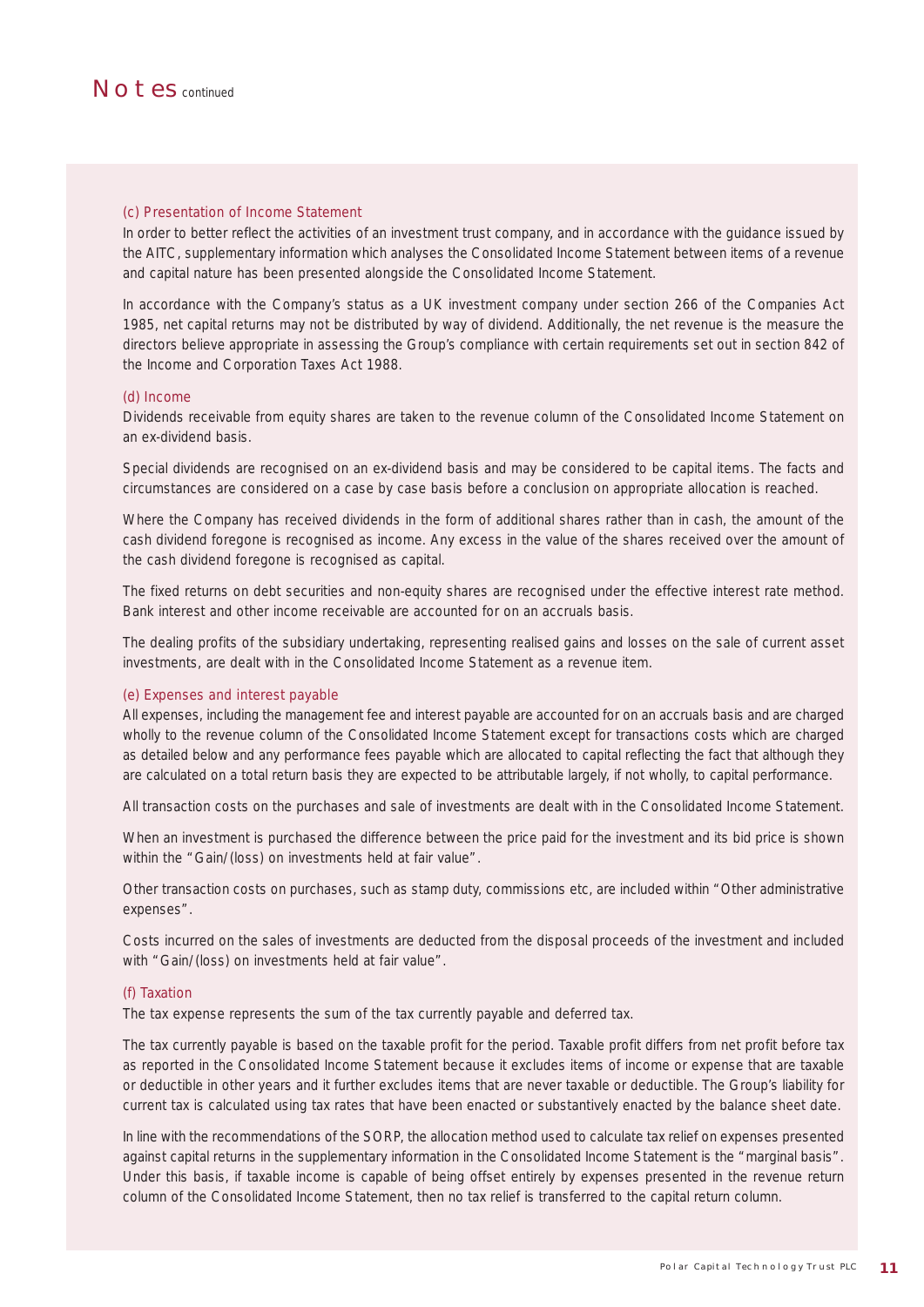

Deferred tax is the tax expected to be payable or recoverable on differences between the carrying amounts of assets and liabilities in the financial statements and the corresponding tax bases used in the computation of taxable profit, and is accounted for using the balance sheet liability method. Deferred tax liabilities are recognised for taxable temporary differences and deferred tax assets are recognised to the extent that it is probable that taxable profits will be available against which deductible temporary differences can be utilised. Investment trusts which have approval as such under section 842 of the Income and Corporation Taxes Act 1988 are not liable for taxation on capital gains.

The carrying amount of deferred tax assets is reviewed at each balance sheet date and reduced to the extent that it is no longer probable that sufficient taxable profits will be available to allow all or part of the asset to be recovered.

Deferred tax is calculated at the tax rates that are expected to apply in the period when the liability is settled or the asset is realised. Deferred tax is charged or credited in the Consolidated Income Statement, except when it relates to items charged or credited directly to equity, in which case the deferred tax is also dealt with in equity.

#### (g) Investments

When a purchase or sale is made under contract, the terms of which require delivery within the timeframe of the relevant market, the investments concerned are recognised or derecognised on the trade date.

On initial recognition the Group has designated all of its investments as fair value through profit and loss as defined by IFRS. All investments are measured at subsequent reporting dates at fair value, which is either the bid price or the last traded price, depending on the convention of the exchange on which the investment is quoted.

Investments in unit trusts or OEICs are valued at the closing price, the bid price or the single price as appropriate, released by the relevant investment manager.

Fair value for unquoted investments, or for investments for which there is only an inactive market, are established by using various valuation techniques. These may include recent arm's length market transactions, the current fair value of another instrument that is substantially the same, discounted cash flow analysis and option pricing models. Where there is a valuation technique commonly used by market participants to price the instrument and that technique has been demonstrated to provide reliable estimates of prices obtained in actual market transactions, that technique is utilised. Where no reliable fair value can be estimated for such instruments, they are carried at cost, subject to any provision for impairment.

Current asset investments are those investments held by the subsidiary company. On initial recognition these investments have been designated as fair value though profit and loss as defined by IFRS and measured at subsequent reporting dates at fair value.

#### (h) Movements in fair value

Changes in fair value of all investments held at fair value are recognised in the Consolidated Income Statement. On disposal, realised gains and losses are also recognised in the Consolidated Income Statement.

#### (i) Other receivables

Other receivables do not carry any interest and are short-term in nature and are accordingly stated at their nominal value as reduced by appropriate allowances for estimated irrecoverable amounts.

#### (j) Cash and cash equivalents

Cash comprises cash on hand and demand deposits. Cash equivalents are short-term, highly liquid investments that are readily convertible to known amounts of cash and that are subject to an insignificant risk of changes in value.

#### (k) Non current liabilities

All currency bank loans are initially recognised at cost, being the fair value of the consideration received, less issue costs where applicable. After initial recognition these loans are subsequently measured at cost. The amount of the loans due for repayment within one year of the balance sheet date is included under current liabilities.

#### (l) Foreign currency

The Group's functional currency and the currency used for presentation of these accounts is pounds sterling because that is the currency which is most relevant to the majority of the Company's shareholders and creditors.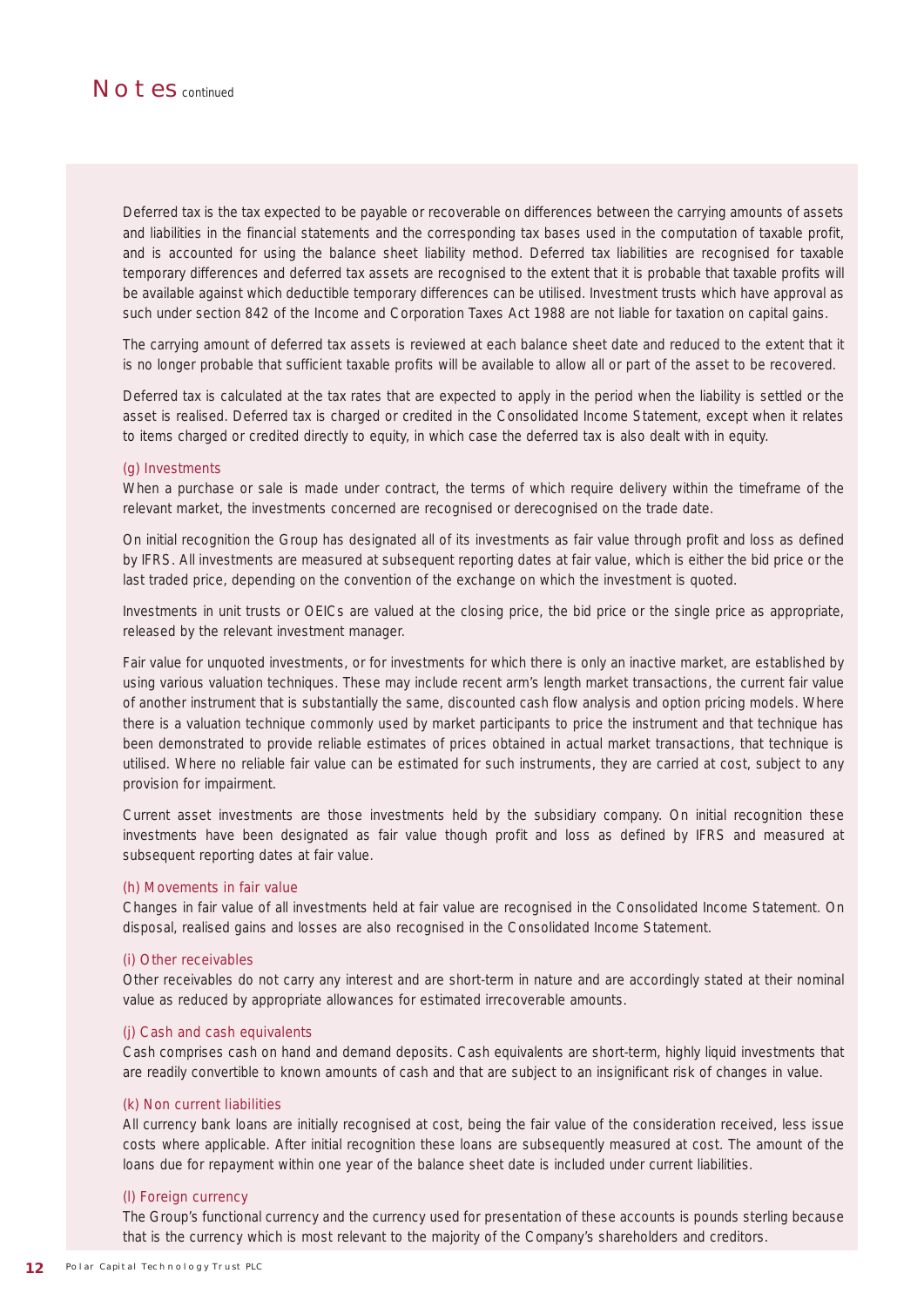

Transactions denominated in currencies other than pounds sterling during the period are translated into sterling at the appropriate daily exchange rates.

Assets and liabilities denominated in currencies other than pounds sterling at the balance sheet date are translated into sterling at the exchange rates ruling at that date.

Gains and losses on retranslation are included in the profit or loss for the period.

#### (m) Derivative financial instruments

The use of financial derivatives is governed by the Group's policies as approved by the Board, which has set written principles for the use of financial derivatives.

Derivative instruments utilised by the Group comprise index options and forward foreign exchange contracts. A derivative instrument is considered to be used for hedging purposes when it alters the market risk profile of an existing underlying exposure of the Group.

Changes in the fair value of derivative financial instruments that do not qualify for hedge accounting are recognised in the Consolidated Income Statement as they arise. If capital in nature, the associated change in value is presented as a capital item in the Consolidated Income Statement.

#### 3. Earnings per ordinary share

Earnings per ordinary share is based on the net profit after taxation attributable to the ordinary shares of £37,457,000 (31 October 2004 – losses of £17,891,000; 30 April 2005 – losses of £14,972,000) and on 117,669,333 (31 October 2004 – 137,496,022; 30 April 2005 – 131,110,198) ordinary shares, being the weighted average number of shares in issue during the period.

#### 4. Net asset value per ordinary share

Net asset value per ordinary share is based on net assets attributable to the ordinary shares of £292,344,000 (31 October 2004 – £261,212,000; 30 April 2005 – £237,237,000) and on 134,238,821 (31 October 2004 – 130,355,162; 30 April 2005 – 115,320,162) ordinary shares, being the number of ordinary shares in issue at the end of the period.

#### 5. Daily NAV

The NAV released to the London Stock Exchange is calculated in accordance with the AITC recommendations and is not on the same basis as the numbers reported in this financial statement. The daily NAV does not reflect retained earnings or losses and currently quoted equities are valued at mid-market prices, although it is anticipated that this will move to bid in accordance with IFRS from 1 January 2006.

#### 6. Dividend

In accordance with stated policy, no interim dividend has been declared for the period (31 October 2004 and 30 April  $2005 - nil$ ).

#### 7. Other administrative expenses

The other administrative expenses include the transaction costs (brokerage and stamp duty) on the purchasing of investments which in prior years were included in the book costs of the investment.

#### 8. Reconciliation from UK GAAP to IFRS

#### (i) Total return for the half year ended 31 October 2004

As explained in the Accounting Policies, comparative information has not been restated to reflect the requirements of IAS39 retrospectively. No other IFRSs affect the total return previously reported. Had IAS39 been applied to the Statement of Total Return for the half year ended 31 October 2004, the valuation of investments at the period's opening and closing dates would have had to be adjusted to bid, reducing the return to equity shareholders by £131,000.

#### (ii) Equity at 30 April 2005, being the Group's last financial year

As explained in the Accounting Policies, comparative information has not been restated to reflect the requirements of IAS39 retrospectively and consequently 30 April 2005 represents both the balance sheet date of the last published annual report and the last date prior to transition to IFRS.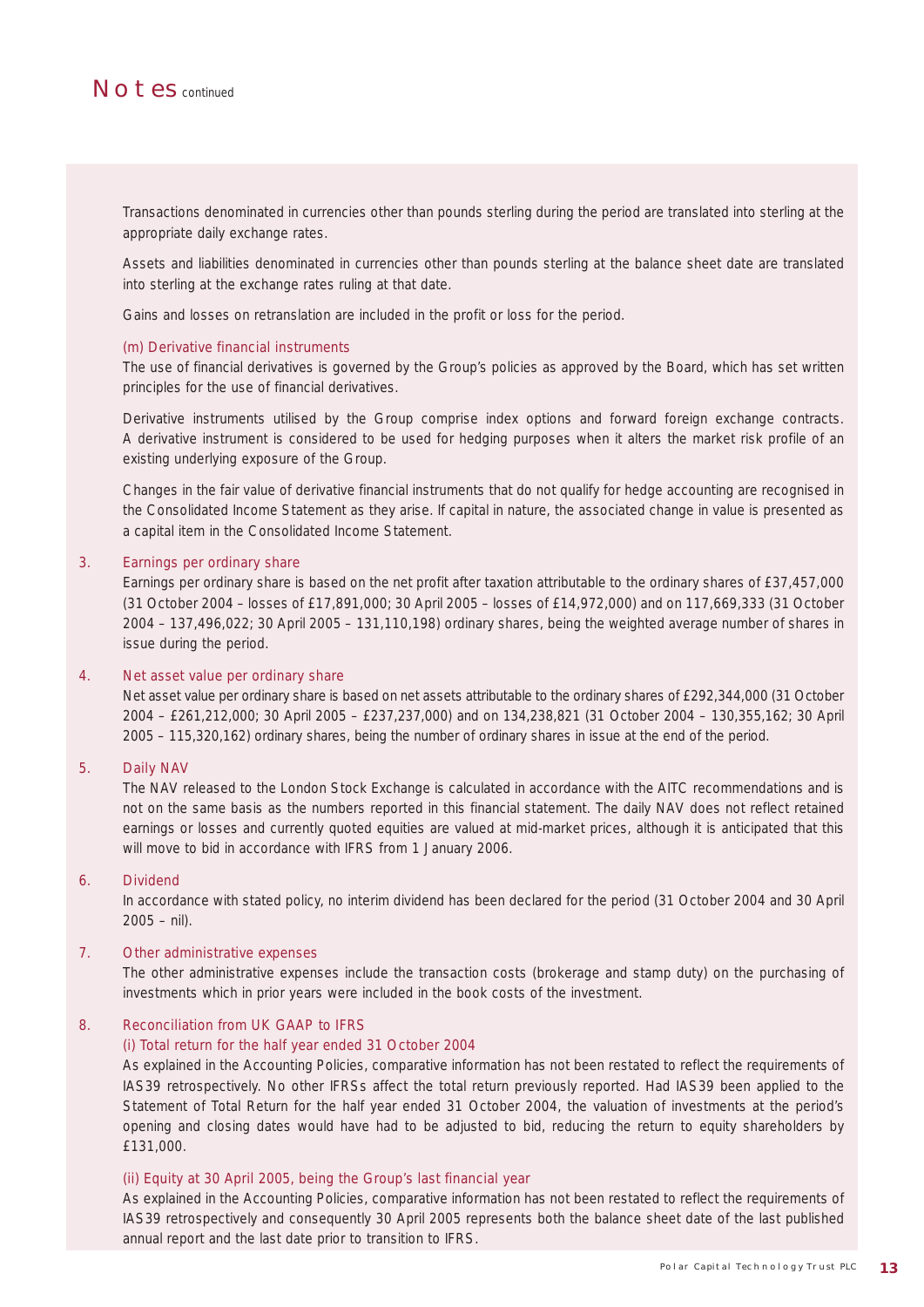### Reconciliation of equity at 1 May 2005 (date of transition to IFRS)

|                                                         | Note           | (Audited)<br>Previously<br>reported<br>30 April<br>2005<br>£'000 | Effect of<br>transition to<br><b>IFRS</b><br>£'000 | Opening<br>balances<br>at 1 May 2005<br>£'000 |
|---------------------------------------------------------|----------------|------------------------------------------------------------------|----------------------------------------------------|-----------------------------------------------|
| <b>Investments</b>                                      |                |                                                                  |                                                    |                                               |
| Listed at market value:                                 | $\mathbf{1}$   |                                                                  |                                                    |                                               |
| United Kingdom                                          |                | 27,248                                                           | (312)                                              | 26,936                                        |
| Overseas                                                |                | 190,560                                                          | (486)                                              | 190,074                                       |
|                                                         |                | 217,808                                                          | (798)                                              | 217,010                                       |
| Unlisted at directors' valuation:                       |                |                                                                  |                                                    |                                               |
| Subsidiary undertaking                                  |                |                                                                  |                                                    |                                               |
| Other United Kingdom                                    |                | 930                                                              |                                                    | 930                                           |
|                                                         |                | 218,738                                                          | (798)                                              | 217,940                                       |
| <b>Current assets</b>                                   |                |                                                                  |                                                    |                                               |
| Investments held at fair value                          |                | 1,603                                                            |                                                    | 1,603                                         |
| Debtors                                                 |                | 29,408                                                           |                                                    | 29,408                                        |
| Cash and cash equivalents                               |                | 58,222                                                           |                                                    | 58,222                                        |
|                                                         |                | 89,233                                                           |                                                    | 89,233                                        |
| Creditors: amounts falling due within one year          |                | (40, 242)                                                        |                                                    | (40, 242)                                     |
| Net current assets                                      |                | 48,991                                                           |                                                    | 48,991                                        |
| Total assets less current liabilities                   |                | 267,729                                                          | (798)                                              | 266,931                                       |
| Creditors: amounts falling due after more than one year |                | (30, 492)                                                        |                                                    | (30, 492)                                     |
|                                                         |                | 237,237                                                          | (798)                                              | 236,439                                       |
| <b>Capital and reserves</b>                             |                |                                                                  |                                                    |                                               |
| Called up share capital                                 |                | 28,830                                                           |                                                    | 28,830                                        |
| Capital redemption reserve                              |                | 9,145                                                            |                                                    | 9,145                                         |
| Share premium                                           |                | 90,134                                                           |                                                    | 90,134                                        |
| Warrant reserve                                         |                | 6,179                                                            |                                                    | 6,179                                         |
| Warrant exercise reserve                                |                | 1,483                                                            |                                                    | 1,483                                         |
| Retained earnings                                       | $\overline{2}$ | $\overline{\phantom{m}}$                                         | 100,668                                            | 100,668                                       |
| Other capital reserves                                  |                | 157,002                                                          | (157,002)                                          |                                               |
| Revenue reserve                                         |                | (55, 536)                                                        | 55,536                                             |                                               |
|                                                         |                | 237,237                                                          | (798)                                              | 236,439                                       |

Notes:

(1) Effect of revaluing investments at fair value.

(2) Retained earnings comprise other capital reserves and revenue reserves.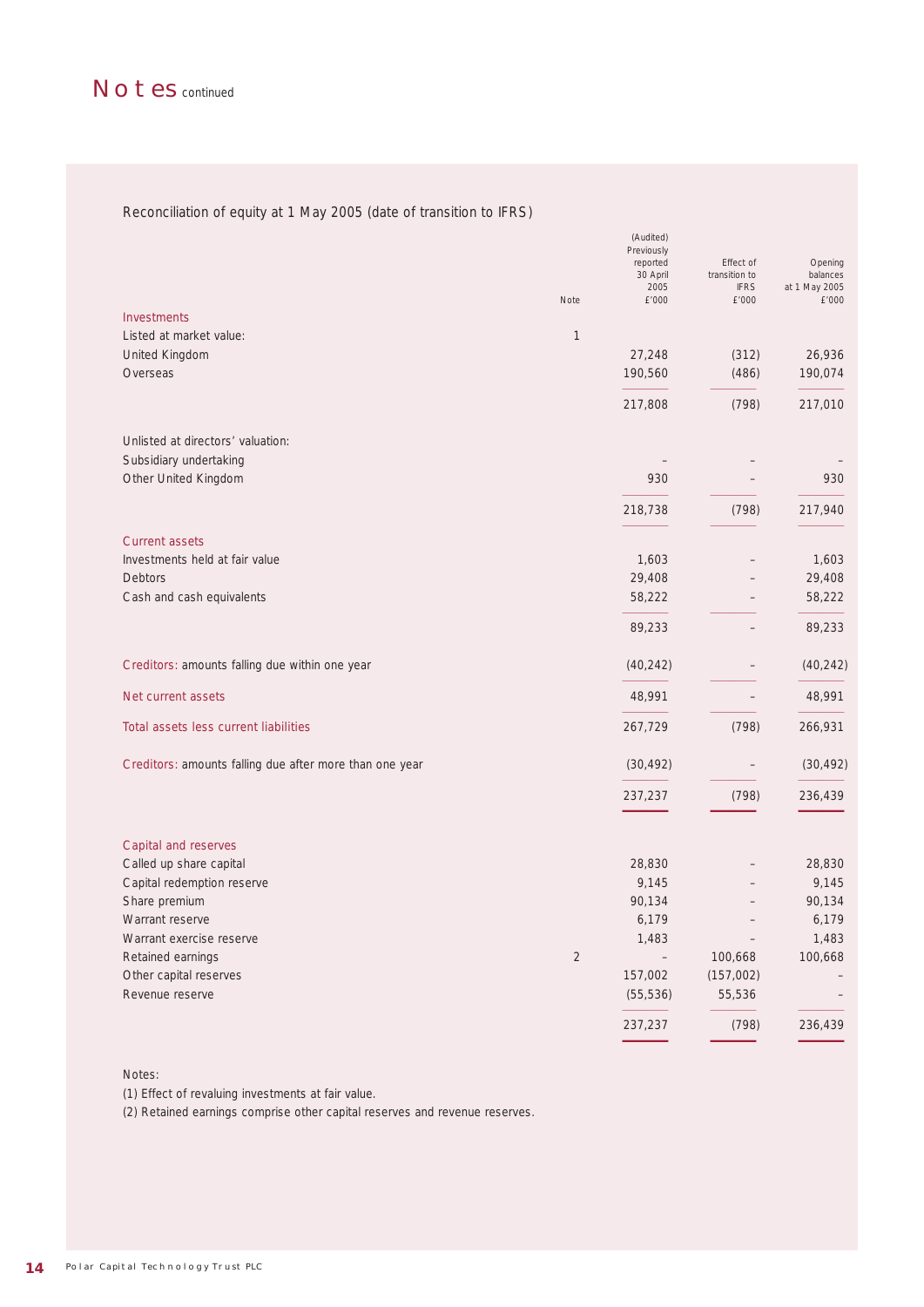# shareholder and Investor Information

### **Investment Manager**

Polar Capital LLP Authorised and regulated by the Financial Services Authority

### **Fund Manager**

B J D Ashford-Russell

### **deputy Fund Manager**

B Rogoff

### **SECRETARY**

Polar Capital Secretarial Services Limited, represented by N P Taylor FCIS

### **Registered Office**

4 Matthew Parker Street London SW1H 9NP

### **Auditors**

PricewaterhouseCoopers LLP Southwark Towers 32 London Bridge Street London SE1 9SY

### **SOLICITORS**

Herbert Smith Exchange House Primrose Street London EC2A 2HS

### **STOCKBROKERS**

UBS Investment Bank 1 Finsbury Avenue London EC2M 2PP

### **Bankers and Custodian**

J P Morgan Chase Bank 125 London Wall London EC2Y 5AJ

### **Registered Number**

Registered in England and Wales No. 3224867

### **company website**

www.polarcapitaltechnologytrust.co.uk

#### **Registrar**

Shareholders who have their shares registered in their own name, not through a Share Savings Scheme or PEP/ISA, can contact the registrars with any queries on their holding. In correspondence you should refer to Polar Capital Technology Trust PLC, stating clearly the registered name and address and if available the full account number.

Lloyds TSB Registrars Scotland The Causeway **Worthing** West Sussex BN99 6DA

Shareholder helpline: 0870 6015366 or via www.shareview.co.uk

### **savings scheme and isa**

For shareholders who have their shares registered through the company sponsored savings scheme information can be obtained by contacting BNP Paribas Fund Services UK Ltd, Block C, Western House, Lynchwood Business Park, Peterborough PE2 6BP. Telephone 0845 358 1109 Fax 01733 285822

### **SHARE PRICE AND PERFORMANCE DETAILS**

The Company's Net Asset Value ("NAV") is released daily, on the normal working day following the calculation date, to the London Stock Exchange.

The mid-market prices of the ordinary shares is published daily in the Financial Times in the Companies and Markets section under the heading "Investment Companies".

Share price information is also available from www.Londonstockexchange.co.uk (PCT); Bloomberg (PCT.LN); Reuters (PCT.L); and SEDOL code: 0422002.

### **portfolio details**

Portfolio information is provided to the AITC for its monthly statistical information service (www.AITC.co.uk) and monthly fact sheets as well as previous copies of annual report and accounts are available on the Company's website.



**A MEMBER OF THE ASSOCIATION OF INVESTMENT TRUST COMPANIES**